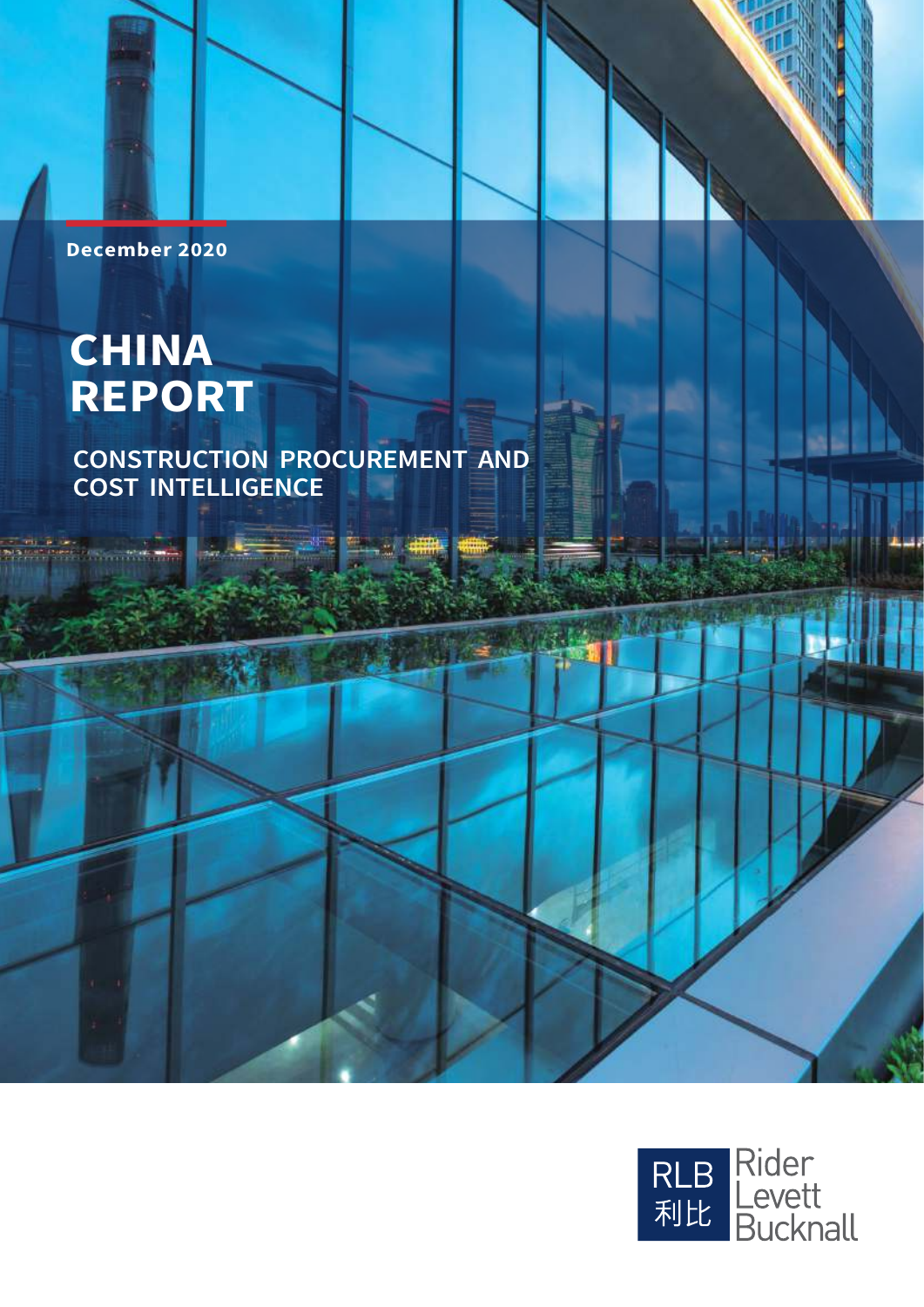### OFFICES AROUND THE WORLD

### **AFRICA**

**Botswana** Gaborone

### **Mauritius**

**Quatre Bornes Mozambique** 

Maputo

### **South Africa**

Cape Town Durban Johannesburg Pretoria Stellenbosch

### **ASIA**

### **North Asia**

Beijing Chengdu Chongqing Guangzhou Guiyang Haikou Hangzhou Hong Kong Macau Nanjing Nanning Seoul Shanghai Shenyang Shenzhen Tianjin Wuhan Wuxi Xian Zhuhai

### **South Asia**

Bacolod Bohol Cagayan de Oro Cebu Clark Davao Ho Chi Minh City Iloilo Jakarta Kuala Lumpur Laguna Metro Manila Phnom Penh Singapore Subic Yangon

### **AMERICAS**

Caribbean St. Lucia

### **North America**

Boston Calgary Chicago Denver  $Hilo$ Honolulu **Kansas City** Las Vegas Los Angeles Maui New York Phoenix Portland San Francisco San Jose Seattle Toronto Tucson Waikoloa Washington DC

### **MIDDLE EAST**

Oman Muscat

Qatar

Doha

Saudi Arabia Rivadh

### **United Arab Emirates**

Abu Dhabi Dubai

### **EUROPE**

### **United Kingdom**

Birmingham **Bristol** Cumbria Leeds Liverpool London Manchester Sheffield Thames Valley Warrington

### **RLB | Euro Alliance**

Austria Belgium **Bulgaria** Croatia Czech Republic Denmark France Germany Greece Hungary Ireland Italy Luxembourg Montenegro Netherlands Norway Poland Portugal Romania Russia Serbia Spain Sweden Turkey

### **OCEANIA**

**Australia** Adelaide **Brishane** Cairns Canberra Coffs Harbour Darwin **Gold Coast** Melbourne Newcastle Perth Sunshine Coast Sydney

Townsville New Zealand

Auckland Christchurch Hamilton Palmerston North Queenstown Tauranga Wellington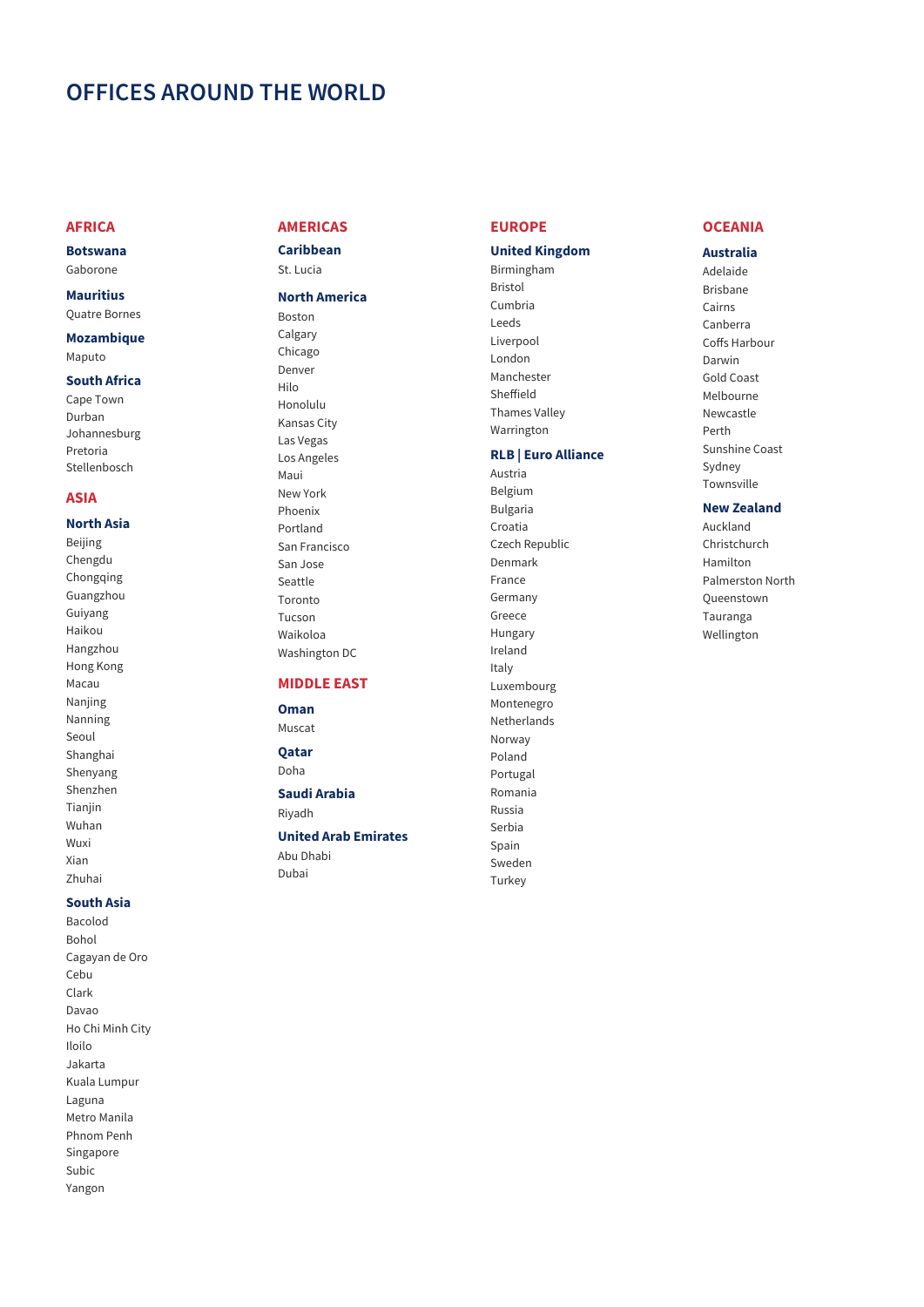### OUR NEW MISSION IN PROJECT COST REFORMS IN CHINA

The General Office of the Ministry of Housing and Urban-Rural Development issued the 'Work Plan on Project Cost Reforms' on 24th July 2020 in order to let the market play the decisive role in allocating resources and help the construction industry reform. The work plan, guided by Xi Jinping's thought of socialism with Chinese characteristics in the new era, purses the government's mission to promote high-quality development of the construction industry. While stressing the decisive role of the market, it is also important to know both market and government playing key roles in an intertwined way. The work plan incorporates a number of measures to improve the mechanism of market-based project costs. Such measures include standardising the measurement and pricing rules, encouraging competitive tendering and systematic sharing of construction project data, as well as strengthening cost control and contract management.

Most current China's state-owned projects have not yet adopted the market mechanism thoroughly. In addition, there are several deficiencies in the existing cost management system such as the fragmented cost management, the use of fixed rates for budget establishment, setting tender price ceiling, passive cost management, insufficient level of details for the preparation of Bills of Quantities, and ineffective contract management. Inaccurate project estimates, a lack of competitive bid and budget overrun.

Since entering the China market in 1979. Our quantity surveying services are widely recongised by our prestigious clients ranging from wholly foreign-owned enterprises, sino-foreign equity joint ventures and private enterprises to state-owned enterprises. The newly announced reform programme aligns with our core objectives to drive the construction market to achieve the standards of marketization, internationalization, legalization and informatization.

Our key quantity surveying services include: 1. Preparing a realistic market-based budget estimate ; 2. Working with the client and design team to develop quota design and construction standard specification; 3. Drafting contract clauses to suit the special circumstances of each project; 4. Obtaining competitive prices from selected contractors by tendering with Bills of Quantities and conduct in-depth tender evaluation to reduce contractual risks; 5. Providing full cost control and monitoring services; 6. Providing research services including establishment of construction cost database, publication of cost indicators, cost information of labour, materials and equipment, etc.; 7. Providing employee training.

RLB is always fully confident in the project cost reforms in China. With a dedication to promoting the application of international cost control model, our mission is to contribute to the reforms with our accumulated knowledge and expertise in cost management.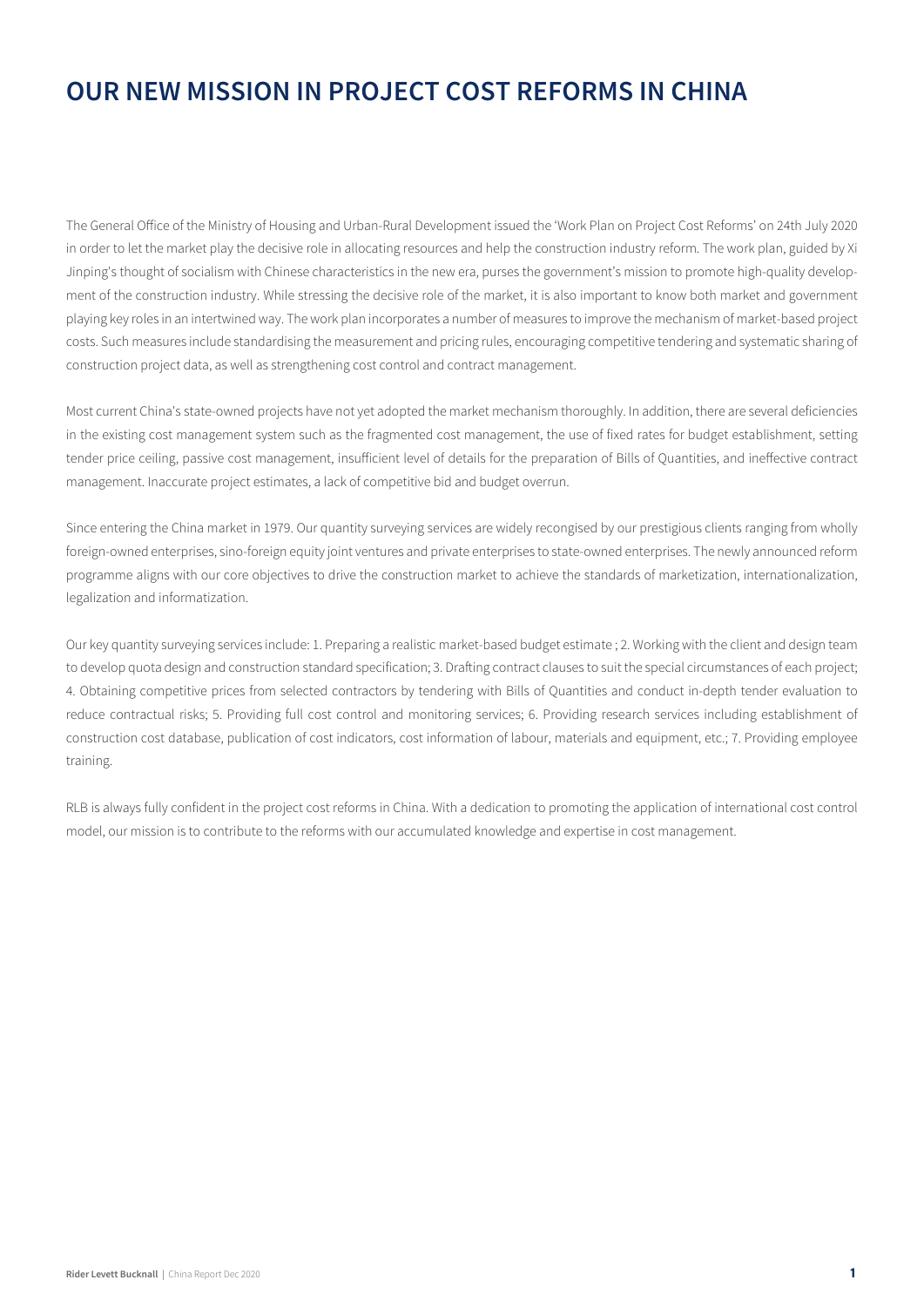LEED certification has been adopted in China since 2003 with first registration in 2004. The number of LEED-registered or certified projects has increased gradually. LEED certification is common in high-end commercial projects. In China, the establishment of the "Green Building Evaluation Standard"is based on LEED. It is mandatory for projects with building area of more than 20,000 square meters to obtain the two-star green building. This article will identify and study the cost drivers for upgrading a two-star green building to LEED Gold and Platinum.



(For illustration only)

- The selected project is located in Shanghai, with total construction area of approximately 180,000 m<sup>2</sup>, It is a high-end commercial-office building. The main business types are shopping malls, offices and hotels.
- Prior to the LEED evaluation, this project has achieved the requirements of the two-star green building.
- The case study will analyze the additional costs based on the requirements of LEED. LEED score points (LEED V4 version) are based on analytical reports provided by the LEED Consultants.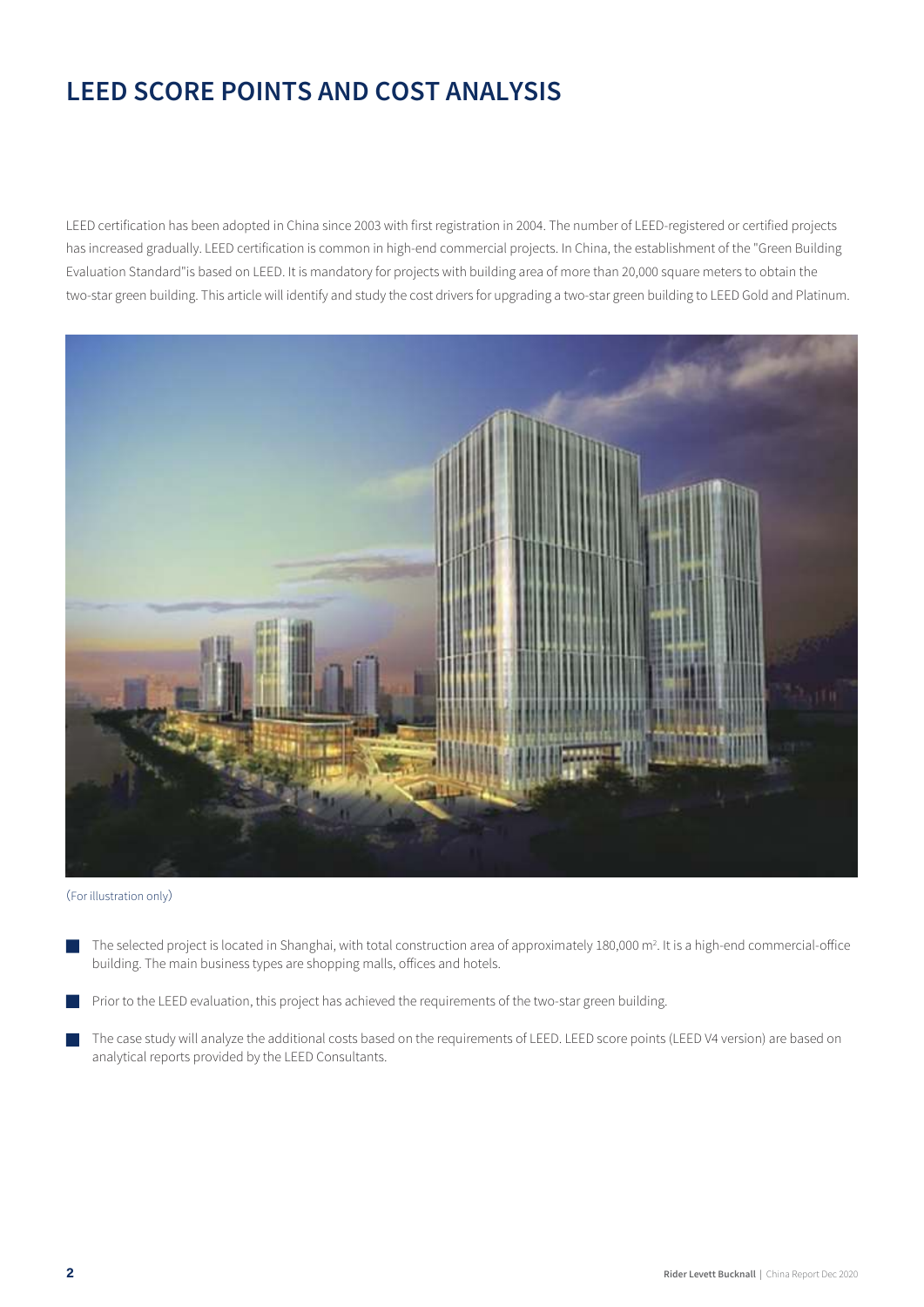

LEED Gold Award: 60 points LEED Platinum Award: 80 points Percentage: the percentage of incremental cost in the total cost

### Mandatory

Not scored but must be met, cost involved has been included in the SD estimate

### **Scored Items**

18 points in total, cost involved has been included in the SD estimate

### Easy-To-Achieve

15 points in total, cost involved has been included in the SD estimate

### Moderate difficulty

24 points in total, involving small increase in cost

### Difficult-To-Achieve

22 points in total, involving large increase in cost



### Higher Difficult-To-Achieve

6 points in total, involving large increase in cost

### Impossible-To-Achieve

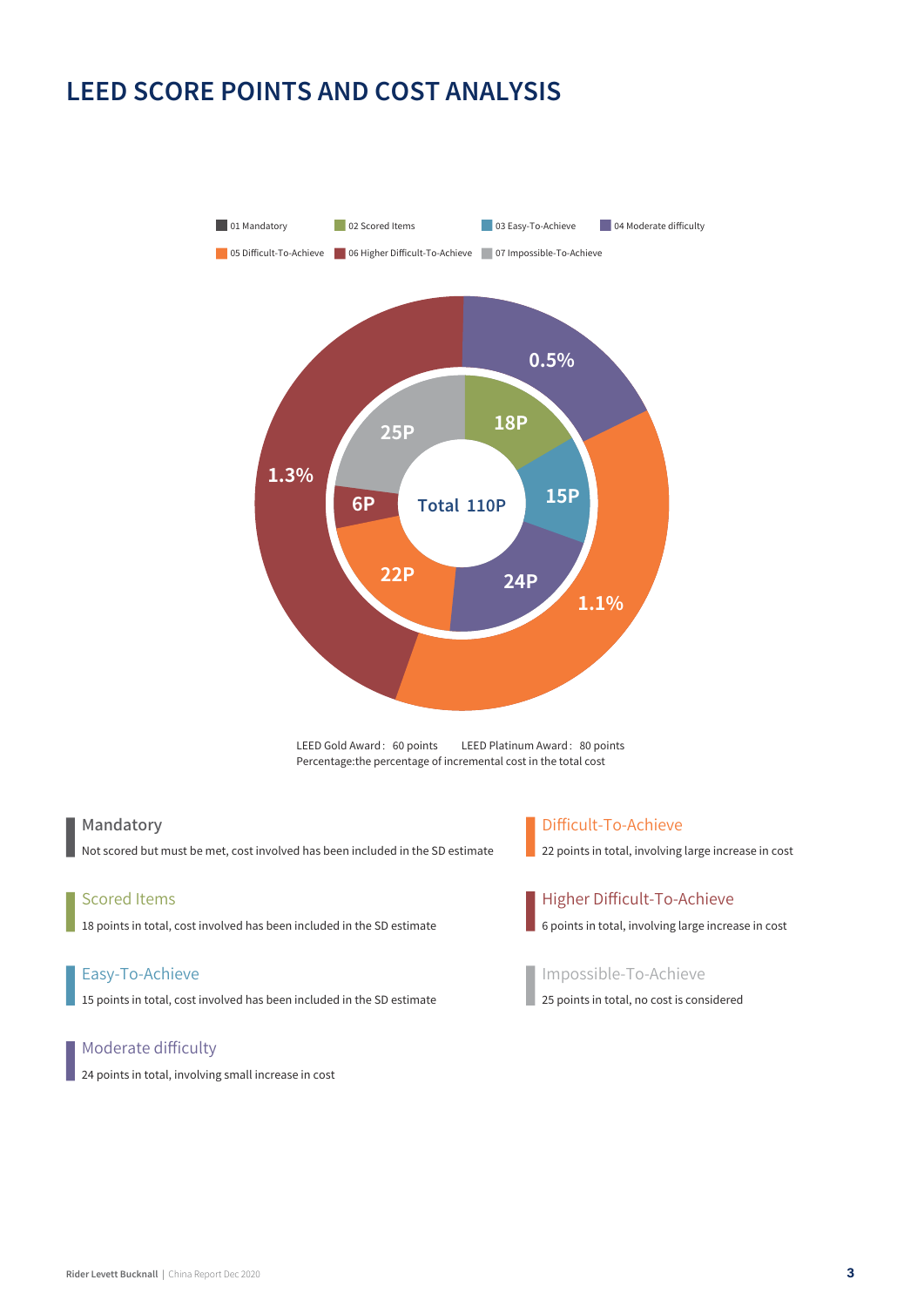|                        | <b>Score Item</b>                                         |                                                                                                                                                                                                                                                                                                                                                     | <b>Score</b>   |      | % increase in cost | <b>Notes</b>                                                                                                                            |
|------------------------|-----------------------------------------------------------|-----------------------------------------------------------------------------------------------------------------------------------------------------------------------------------------------------------------------------------------------------------------------------------------------------------------------------------------------------|----------------|------|--------------------|-----------------------------------------------------------------------------------------------------------------------------------------|
| <b>Discipline</b>      |                                                           | <b>Design Requirements</b>                                                                                                                                                                                                                                                                                                                          |                | Gold | Platinum           |                                                                                                                                         |
|                        |                                                           | <b>Mandatory Items</b>                                                                                                                                                                                                                                                                                                                              |                |      |                    |                                                                                                                                         |
|                        | Recyclable Material Collection                            | Provide garbage room with good accessibility for collecting and storing the recyclable garbage of<br>the building, with the area not less than 50 square meters                                                                                                                                                                                     | P              |      |                    |                                                                                                                                         |
| Architecture           | <b>Environmental Smoke Control</b>                        | The outdoor smoking area should be more than 8 meters away from the entrance, fresh air inlet<br>and activity window                                                                                                                                                                                                                                | P              |      |                    |                                                                                                                                         |
|                        | (Landscape Related)                                       | Place a sign within 3 meters of all building entrances to mark the smoke-free policy                                                                                                                                                                                                                                                                |                |      |                    |                                                                                                                                         |
|                        | <b>Energy Saving</b>                                      | Doorways or revolving doors are arranged at the entrances and exits of the building<br>(ASHRAE 90.1 mandatory rules)                                                                                                                                                                                                                                | P              |      |                    |                                                                                                                                         |
| Landscape              | Water Saving for                                          | Use local plants to reduce the proportion of turf                                                                                                                                                                                                                                                                                                   | P              |      |                    |                                                                                                                                         |
|                        | <b>Exterior Irrigation</b>                                | Use drip irrigation or other water-saving irrigation systems                                                                                                                                                                                                                                                                                        |                |      |                    |                                                                                                                                         |
|                        | Minimum Fresh<br>Air Volume                               | According to ASHRAE 62.1 - 2010, the minimum fresh air volume of mechanical ventilation system<br>was determined<br>Fresh air volume monitoring (set flow meter and constant air volume valve)                                                                                                                                                      | P              |      |                    |                                                                                                                                         |
|                        | <b>Energy Consumption Meter</b>                           | Provide a meter for measuring hot and cold water of air conditioning                                                                                                                                                                                                                                                                                | P              |      |                    |                                                                                                                                         |
| <b>HVAC System</b>     | Water Saving Cooling Tower<br>(Water Supply and Drainage) | For the cooling tower and the evaporative condenser, the water meter, the conductance<br>controller and the overflow alarm should be equipped. The floating water rate in the<br>countercurrent cooling tower should be at most 0.0<br>floating water rate in the cross-flow cooling tower should be at most 0.005% of the recycled water<br>volume | P              |      |                    | No cost implication compared with                                                                                                       |
|                        | Refrigerant Management                                    | Do not use refrigerants containing CFCS, use environmental refrigerants. Do not use fire<br>extinguishing systems containing CFCS, halogen extinguishing agents or other ozone-depleting<br>substances.                                                                                                                                             | P              |      |                    | scheme w/o LEED                                                                                                                         |
|                        | <b>Indoor Water Saving</b>                                | Use water-saving appliances                                                                                                                                                                                                                                                                                                                         |                |      |                    |                                                                                                                                         |
| PD System              | <b>Water Meter</b>                                        | Install a permanent water meter to measure the amount of water usage in the project (both the                                                                                                                                                                                                                                                       | P              |      |                    |                                                                                                                                         |
| EL System              | <b>Usage Meter</b>                                        | building and the site)<br>Provide master meter for electricity usage                                                                                                                                                                                                                                                                                | P              |      |                    |                                                                                                                                         |
| <b>Lighting System</b> | Lighting Design                                           | 1. Multistage lighting control<br>2. Duty sensor<br>3. Automatic daylight control<br>4. Separate, multistage control of outdoor lighting<br>5. The lighting power density of building facade should not be larger than 1.6w /m <sup>2</sup>                                                                                                         | P              |      |                    |                                                                                                                                         |
|                        | Sustainable Construction                                  | Formulate and implement soil erosion and sediment control plan (basically equivalent to the<br>civilized construction requirements of Shanghai)                                                                                                                                                                                                     | P              |      |                    |                                                                                                                                         |
| Construction           | Waste Management                                          | Develop construction waste management plan                                                                                                                                                                                                                                                                                                          |                |      |                    |                                                                                                                                         |
| /Materials             |                                                           | Appointment of commissioning specialist                                                                                                                                                                                                                                                                                                             |                |      |                    |                                                                                                                                         |
|                        | Commissioning                                             | Record and summary                                                                                                                                                                                                                                                                                                                                  |                |      |                    |                                                                                                                                         |
|                        |                                                           | <b>Total of the Mandatory Items</b>                                                                                                                                                                                                                                                                                                                 | P              |      |                    |                                                                                                                                         |
|                        |                                                           | <b>Scored Items</b>                                                                                                                                                                                                                                                                                                                                 |                |      |                    |                                                                                                                                         |
|                        | <b>Land Status</b>                                        | Site on previously developed land                                                                                                                                                                                                                                                                                                                   | $\overline{2}$ |      |                    |                                                                                                                                         |
| <b>Site Selection</b>  | Peripheral                                                | 1. High degree of peripheral development<br>2. Complete supporting facilities                                                                                                                                                                                                                                                                       | 6              |      |                    |                                                                                                                                         |
|                        | <b>Public Transport</b>                                   | Public transport connections, double the capacity of buses required by LEED                                                                                                                                                                                                                                                                         | 8              |      |                    | No cost implication compared with<br>scheme w/o LEED                                                                                    |
|                        | Design Management                                         | In the early stage of the design, integrate every disciplines                                                                                                                                                                                                                                                                                       | $\mathbf{1}$   |      |                    |                                                                                                                                         |
| Others                 | <b>LEED AP</b>                                            | The project team has LEED AP members                                                                                                                                                                                                                                                                                                                | $\mathbf{1}$   |      |                    |                                                                                                                                         |
|                        |                                                           | <b>Total of the Scored Items</b>                                                                                                                                                                                                                                                                                                                    | 18             |      |                    |                                                                                                                                         |
|                        |                                                           | Easy-To-Achieve                                                                                                                                                                                                                                                                                                                                     |                |      |                    |                                                                                                                                         |
|                        |                                                           | Not exceeding local regulations of parking spaces                                                                                                                                                                                                                                                                                                   |                |      |                    | No cost implication compared with<br>scheme w/o LEED                                                                                    |
| Architecture           | <b>MOTOR VENICIES LOTS</b>                                | 5% car sharing preferred parking space, 5% green energy preferred parking space, located near<br>the elevator hall and on the ground floor                                                                                                                                                                                                          |                |      |                    | No additional costs if use the wall or<br>ground marking; For reserved parking<br>additional cost = 120no. *1500 RMB/ no.<br>$=$ RMB18M |
|                        |                                                           | 2% charging piles                                                                                                                                                                                                                                                                                                                                   |                |      |                    |                                                                                                                                         |
|                        | Water Saving for<br><b>Exterior Irrigation</b>            | Use rainwater/reclaimed water as a source of irrigation                                                                                                                                                                                                                                                                                             | $\sqrt{2}$     |      |                    |                                                                                                                                         |
| Landscape              | Open Space                                                | Provide outdoor space up to at least 30% of the total site area. At least 25% of the outdoor space<br>must be covered with vegetation (turf is not vegetation) or covered with a plant canopy                                                                                                                                                       | $1\,$          |      |                    | No cost implication compared with                                                                                                       |
| <b>HVAC System</b>     | Refrigerant Management                                    | The refrigerants of low ozone sphere destruction and low HGWP                                                                                                                                                                                                                                                                                       | $1\,$          |      |                    | scheme w/o LEED                                                                                                                         |
|                        | <b>Water Metering</b>                                     | Itemize the system of domestic water, domestic hot water, reclaimed rain /reclaimed water,<br>irrigation, boiler refill and cooling tower refill                                                                                                                                                                                                    | $\mathbf{1}$   |      |                    |                                                                                                                                         |
| PD System              | <b>Water-saving Appliances</b>                            | First class water-saving appliance and meet the flow requirements                                                                                                                                                                                                                                                                                   | $\overline{2}$ |      |                    |                                                                                                                                         |
|                        | <b>Water Quality Analysis</b>                             | Perform cooling water quality analysis and measure the following parameters: Ca concentration,<br>total alkalinity, SiO2 concentration, Cl-concentration, conductivity                                                                                                                                                                              | $1\,$          |      |                    | Minimal cost implication                                                                                                                |
|                        | Environmental Assessment                                  | Conduct environmental assessment of LEED requirements based on EIA report, geological survey                                                                                                                                                                                                                                                        | $\mathbf{1}$   |      |                    | Included in the LEED consultancy Fee                                                                                                    |
| Others                 | <b>Tenant Convention</b>                                  | report, sunshine analysis, etc.<br>Develop tenant design and construction requirements, related to tenant delivery standards, and<br>restrict tenant secondary decoration design                                                                                                                                                                    | $1\,$          |      |                    | Included in the LEED consultancy Fee                                                                                                    |
| Construction           | <b>Waste Management</b>                                   | Develop a building construction waste management plan that identifies at least 5 materials<br>(building and non-building materials) to be converted, and that recycles or reuses at least 75% of<br>the waste from the demolition and construction of the building                                                                                  | $\overline{2}$ |      |                    | No special materials required                                                                                                           |
| /Materials             | <b>Indoor Construction</b>                                | Control indoor air quality during construction                                                                                                                                                                                                                                                                                                      | $\mathbf{1}$   |      |                    | construction requirements, the cost has been                                                                                            |
|                        | Management                                                | <b>Total of the Easy-To-Achieve</b>                                                                                                                                                                                                                                                                                                                 | 15             |      |                    | considered in the scheme design estimate                                                                                                |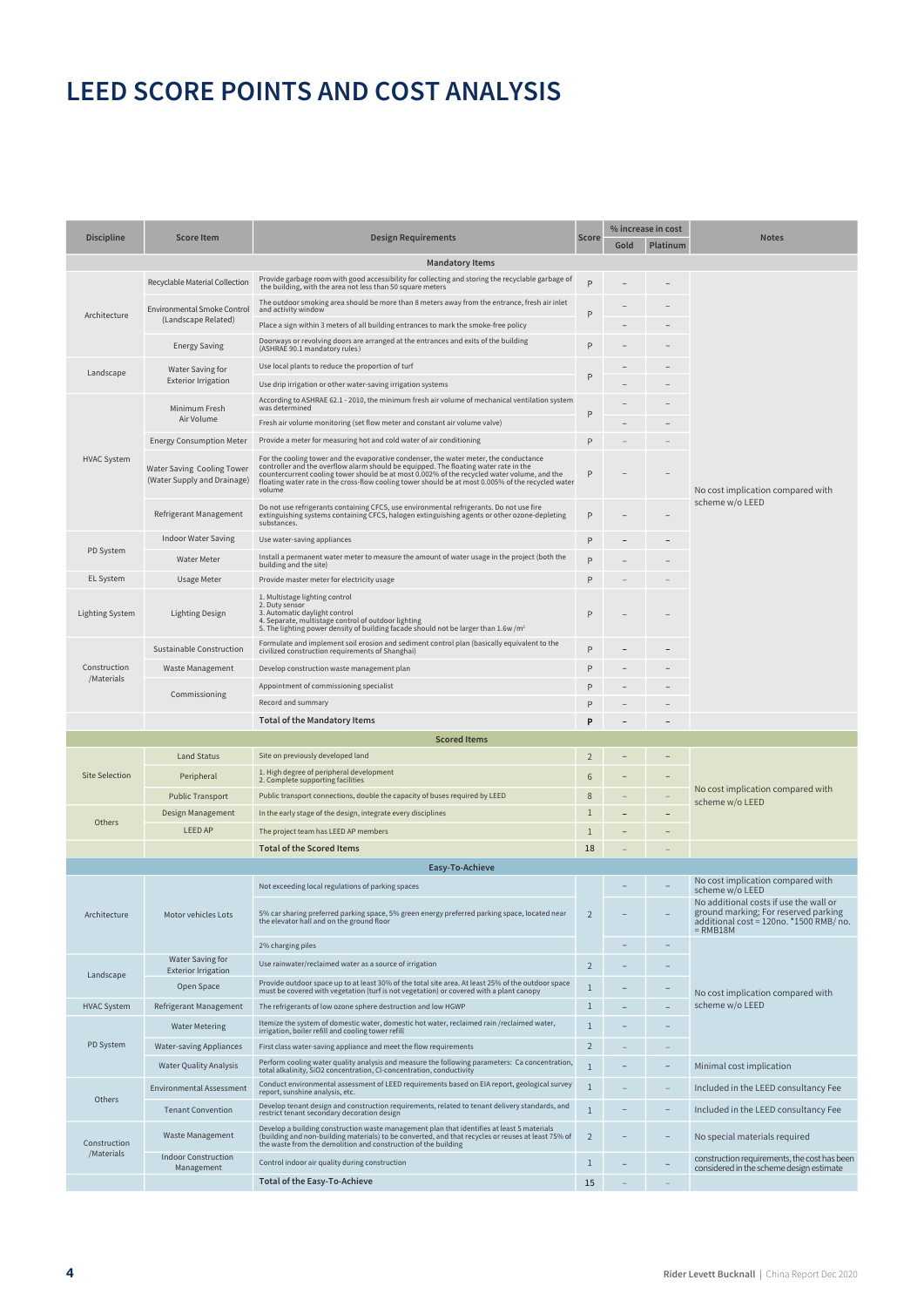| <b>Discipline</b>          | <b>Score Item</b>                  | <b>Design Requirements</b>                                                                                                                                                                                                                                                                                                                                     | <b>Score</b>   |       | % increase in cost                                   | <b>Notes</b>                                                                                                     |
|----------------------------|------------------------------------|----------------------------------------------------------------------------------------------------------------------------------------------------------------------------------------------------------------------------------------------------------------------------------------------------------------------------------------------------------------|----------------|-------|------------------------------------------------------|------------------------------------------------------------------------------------------------------------------|
|                            |                                    |                                                                                                                                                                                                                                                                                                                                                                |                | Gold  | Platinum                                             |                                                                                                                  |
|                            |                                    | <b>Moderate difficulty</b>                                                                                                                                                                                                                                                                                                                                     |                |       |                                                      |                                                                                                                  |
|                            |                                    | 204 long-term bicycle slots; 204 short-term bicycle slots                                                                                                                                                                                                                                                                                                      |                |       |                                                      |                                                                                                                  |
|                            | <b>Bicycle Facilities</b>          | Bicycle storage must be within a walking distance of 60 meters from the main entrance                                                                                                                                                                                                                                                                          | $\mathbf{1}$   |       |                                                      |                                                                                                                  |
|                            |                                    | 20 public shower and dressing rooms                                                                                                                                                                                                                                                                                                                            |                |       |                                                      |                                                                                                                  |
| Architecture               |                                    | A permanent mat system shall be used at the all main entrances and exits (temporary mat may<br>be used for underground area) to a depth of at least 3m and shall be indoor                                                                                                                                                                                     | 1              |       |                                                      | No cost implication compared with<br>scheme w/o LEED                                                             |
|                            | Indoor Air Quality                 | To the space (such as garage, cleaning room, laundry area) that may have dangerous gas or<br>chemical substance, set self-closing door and top to top partition                                                                                                                                                                                                |                |       |                                                      |                                                                                                                  |
|                            | <b>Good View</b>                   | 75% of the building area of all commonly used Spaces must have two or more excellent views<br>(1.multiple lines of sight; 2. Visual field characteristics; 3. The visual field within three times the<br>height of the viewing window is unimpeded; 4. Visual field coefficient). And the view facing the<br>atrium occupies at most 30% of the standard area. | 1              |       |                                                      |                                                                                                                  |
|                            |                                    | Planting roof                                                                                                                                                                                                                                                                                                                                                  |                |       |                                                      |                                                                                                                  |
|                            | Reduce the heat<br>island effect   | High reflective roofing (initial SRI value at least 82, generally light colored)                                                                                                                                                                                                                                                                               | $\overline{2}$ |       |                                                      | No cost implication compared with<br>scheme w/o LEED                                                             |
| Landscape                  |                                    | High reflective ground paving (initial SR value at least 0.33, generally light color)                                                                                                                                                                                                                                                                          |                |       |                                                      |                                                                                                                  |
|                            | Sponge City Design                 | The concave green space, rainwater garden and ecological ditch are set to solve part of the<br>rainwater runoff                                                                                                                                                                                                                                                | $\overline{4}$ | 0.06% | 0.06%                                                | Increase 100 yuan $/m2$                                                                                          |
|                            |                                    | Set up rain pool to solve other rainwater runoff                                                                                                                                                                                                                                                                                                               |                | 0.07% | 0.07%                                                | To be designed to give a clear plan,<br>temporarily add 500 cubic PP storage<br>module (without water treatment) |
|                            |                                    | Adequate exhaust (at least 2.54L/s per square meter) of space where hazardous gases or<br>chemicals may be present, e.g. garage, cleaning room, laundry area.                                                                                                                                                                                                  |                |       |                                                      | No cost implication compared with<br>scheme w/o LEED                                                             |
|                            | Indoor Air Quality                 | Use a MERV13 (G4+F7) or higher filter                                                                                                                                                                                                                                                                                                                          | $\overline{2}$ |       |                                                      | The scheme design estimate includes<br>MERV13 (G4+F7) but does not include<br>the higher filtering               |
|                            |                                    | CO2 monitoring should be set for all the assembly occupancies (designer density >0.25<br>people /m <sup>2</sup> ). The installation position of CO2 monitor is 0.9 to 1.8m above the ground, and will<br>trigger the alarm when CO2 concentration exceeds 10% of the set point                                                                                 |                | 0.01% | 0.01%                                                | Based on 100 no.<br>monitoring points assumed                                                                    |
|                            |                                    | In the condition of 3% oxygen radicals, no more than 30ppm of nitrogen oxides and 400ppm of<br>carbon monoxide will be emitted from the exhaust of boiler combustion                                                                                                                                                                                           | $\mathbf{1}$   |       |                                                      | The boiler manufacturer confirm no<br>additional cost                                                            |
|                            | Air Pollution Emission             | No more than 11ppm of nitrogen oxides, no more than 30ppm of VOC and no more than 70ppm<br>of carbon monoxide should be emitted from diesel generator                                                                                                                                                                                                          |                |       |                                                      | Mainstream generators basically meet the<br>requirements, no additional costs                                    |
| <b>HVAC System</b>         | <b>Advanced Energy</b><br>Metering | Metering the energy consumption of cold and hot water in the air conditioning according to the<br>tenant area, at least one meter for each energy type in each floor (considering one energy meter<br>for each riser in each floor)                                                                                                                            | 1              |       |                                                      | No cost implication compared with<br>scheme w/o LEED                                                             |
|                            |                                    | Frequency conversion of primary pump                                                                                                                                                                                                                                                                                                                           |                |       | No cost implication compared with<br>scheme w/o LEED |                                                                                                                  |
|                            |                                    | Fan unit power optimization                                                                                                                                                                                                                                                                                                                                    |                |       |                                                      | For air conditioning fans, the additioral<br>costs is minimal                                                    |
|                            |                                    | Frequency conversion of PAU                                                                                                                                                                                                                                                                                                                                    | $\overline{4}$ |       |                                                      | No cost implication compared with<br>scheme w/o LEED                                                             |
|                            | <b>Energy Saving Strategy</b>      | Exhaust heat recovery                                                                                                                                                                                                                                                                                                                                          |                | 0.10% | 0.10%                                                | PAUs of all areas (except basement) add<br>heat recovery                                                         |
|                            |                                    | Variable speed of cooling tower fan                                                                                                                                                                                                                                                                                                                            |                |       |                                                      | No cost implication compared with<br>scheme w/o LEED                                                             |
|                            |                                    | 100% fresh air during the transition season (lobby and commercial public areas)                                                                                                                                                                                                                                                                                |                | 0.02% | 0.02%                                                | Assume 100% fresh air volume of AHU at<br>the lobby and commercial area                                          |
|                            |                                    | Develop an energy demand response plan to reduce the building's expected peak electrical load<br>by at least 10%                                                                                                                                                                                                                                               |                |       |                                                      | Basically no extra work                                                                                          |
|                            | <b>Energy Demand Response</b>      | The BA system requires remote control of hvac, lighting and other energy systems to implement<br>the energy demand response plan                                                                                                                                                                                                                               | $\mathbf{1}$   | 0.10% | 0.10%                                                | Add lighting control system                                                                                      |
| <b>EL System</b>           |                                    | Using remote meter, electric meter need points automatically record information and provide<br>energy consumption and demand                                                                                                                                                                                                                                   |                | 0.05% | 0.05%                                                | Add remote meters to the energy<br>metering system                                                               |
|                            | <b>Advanced Energy Metering</b>    | The total electricity is measured by tenant area                                                                                                                                                                                                                                                                                                               | 0              |       |                                                      | No cost implication compared with<br>scheme w/o LEED                                                             |
|                            | <b>Energy Saving Strategy</b>      | The lighting power density reaches the target value                                                                                                                                                                                                                                                                                                            | $\bf 0$        |       |                                                      | No cost implication compared with<br>scheme w/o LEED                                                             |
| <b>Lighting System</b>     | Low Mercury Lamp                   | The average mercury content per lumen hour for all lamps within the project boundary (both<br>indoor and outdoor) must not be higher than 70 picogram                                                                                                                                                                                                          | $\mathbf{1}$   |       |                                                      | No cost implication compared with<br>scheme w/o LEED                                                             |
|                            | Testing                            | Enhanced debugging plan, training, system maintenance manual                                                                                                                                                                                                                                                                                                   | $\overline{3}$ |       |                                                      | Additional consultancy fee for<br>commissioning, limited impact on the<br>construction cost                      |
| Construction<br>/Materials | Low Volatile Material              | Coatings, paints, sealants, binders meet VOC control indicators                                                                                                                                                                                                                                                                                                | $\mathbf{1}$   |       |                                                      | No cost implication compared with<br>scheme w/o LEED                                                             |
|                            | <b>Construction Material</b>       | Using responsibly mined raw materials, material characteristics may include recycled<br>ingredients, local materials, FSC wood, bio-based materials, or products that meet the expanded<br>producer liability standard                                                                                                                                         | 1              | 0.10% | 0.10%                                                | Additional cost RMB10/m <sup>2</sup> (CFA)                                                                       |
|                            |                                    | Total of the Moderate difficulty                                                                                                                                                                                                                                                                                                                               | 24             | 0.5%  | 0.5%                                                 |                                                                                                                  |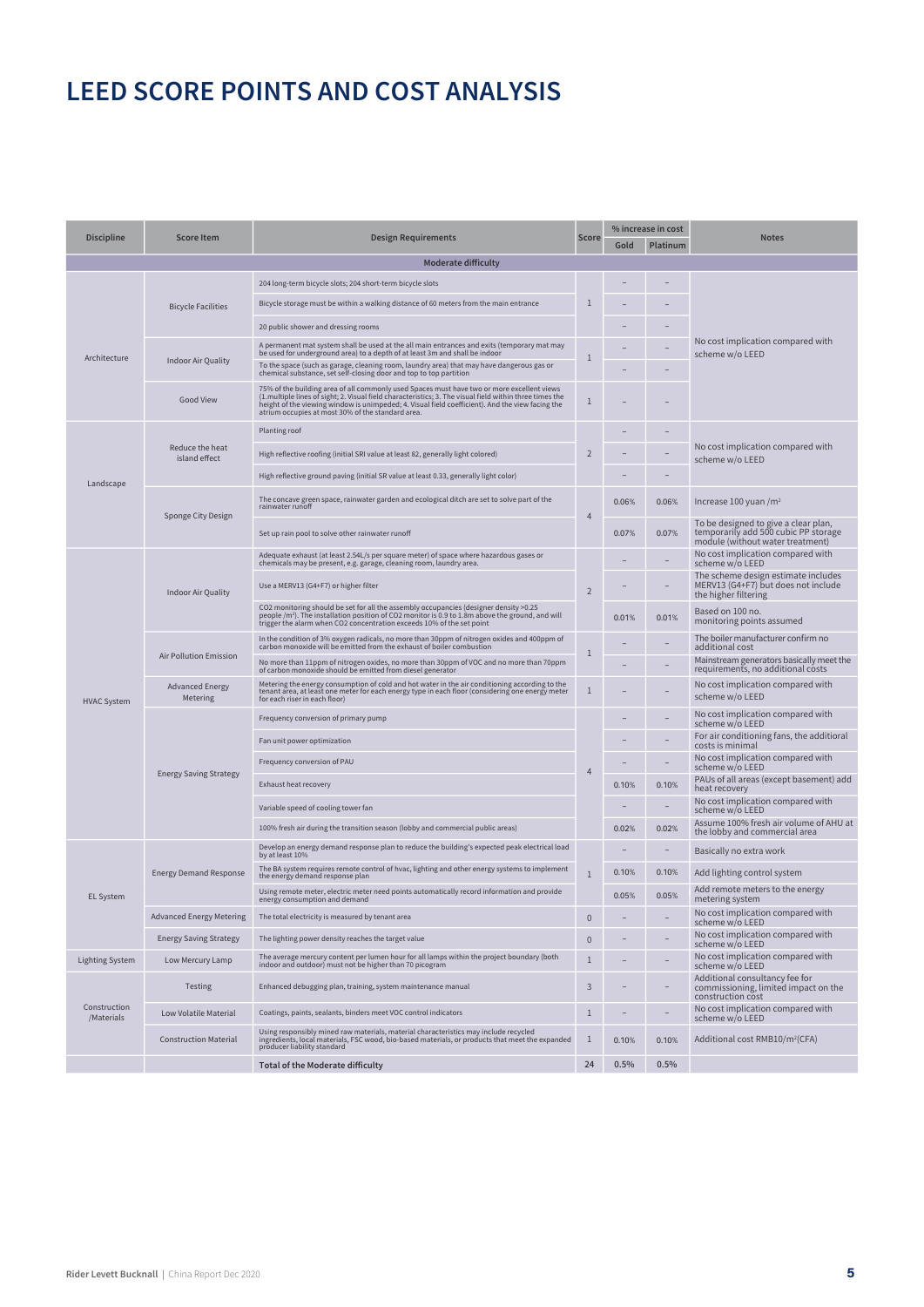| <b>Discipline</b>          | <b>Score Item</b>                                                               | <b>Design Requirements</b>                                                                                                                                                                                                                | <b>Score</b>             |      | % increase in cost | <b>Notes</b>                                                                                                                                         |
|----------------------------|---------------------------------------------------------------------------------|-------------------------------------------------------------------------------------------------------------------------------------------------------------------------------------------------------------------------------------------|--------------------------|------|--------------------|------------------------------------------------------------------------------------------------------------------------------------------------------|
|                            |                                                                                 |                                                                                                                                                                                                                                           |                          | Gold | Platinum           |                                                                                                                                                      |
|                            |                                                                                 | Difficult-To-Achieve                                                                                                                                                                                                                      |                          |      |                    |                                                                                                                                                      |
| Landscape                  | Edible Landscape                                                                | 5% of the green area is set as experiential farmland, and the total area should not less<br>than 250 $\overline{m^2}$<br>15% of the roof can be green area (remove equipment placement area, skylight, emergency                          | $\mathbf{1}$             |      |                    | No cost implication compared with<br>scheme w/o LEED                                                                                                 |
|                            |                                                                                 | access, drainage ditch, etc.) set as experience farmland<br>Optimize the COP of the chiller by 6%                                                                                                                                         |                          |      | 0.08%              | The additional cost based on 10% of the<br>cold source (excluding the Air-cooled                                                                     |
| <b>HVAC System</b>         | <b>Energy Saving Strategy</b>                                                   | The boiler efficiency reach 94%                                                                                                                                                                                                           | $\overline{4}$           |      | 0.03%              | heat pump)<br>Add energy saving device, cost based on<br>10% of the heat source (excluding the                                                       |
| <b>EL System</b>           | <b>Energy Saving Strategy</b>                                                   | The power density of office lighting shall be no more than 8W/m <sup>2</sup>                                                                                                                                                              |                          |      |                    | Air-cooled heat pump)<br>Choose Philips or OPPLE brand LED<br>lights, costs are included in the scheme                                               |
|                            | <b>Flushing with</b><br>Rainwater<br>/Reclaimed Water                           | Adopt rainwater/reclaimed water flushing system to achieve water saving rate of 55%                                                                                                                                                       | 5                        |      | 0.06%              | design estimate<br>Rainwater reuse has been considered in<br>the scheme design estimate, adding the<br>reclaimed water system                        |
| <b>PD System</b>           | <b>Cooling Water Treatment</b>                                                  | Add cooling water treatment facilities, improve the quality level of cooling water or<br>supplementary water treatment, and increase the number of cooling water circulation                                                              | 1                        |      | 0.18%              | Assume the maximum capacity of<br>50m <sup>3</sup> /h, based on LEED consultant's<br>advise                                                          |
| <b>Lighting System</b>     | <b>Outdoor Light Pollution</b>                                                  | For the site lamps, should choose products with low irradiation angle, and control the light with<br>high irradiation angle and upward irradiation, so that the BUG rating of each lamp meets the requirements of LEED on light pollution | 1                        |      |                    | Control system of landscape lighting<br>design, no cost impact is considered for<br>now                                                              |
| Construction               | Commissioning                                                                   | Arrange the commissioning of the peripheral protection structure, including the air tightness test                                                                                                                                        | $\overline{4}$           |      | 0.06%              | Increase 10 groups of the curtain wall<br>performance commissioning (0.1M<br>/group), and increase the sky-curtain<br>type commissioning fee of 0.2M |
| /Materials                 |                                                                                 | Commissioning based on monitoring protocol                                                                                                                                                                                                |                          |      |                    | Included in BA commissioning, no<br>extra cost                                                                                                       |
|                            | <b>LCA Analysis of Materials</b>                                                | LCA analysis of the whole building is conducted to prove six indicators of the building such as<br>global warming potential value                                                                                                         | $\overline{1}$           |      |                    | Increase the cost of LCA analysis, no<br>implication on the construction cost                                                                        |
|                            |                                                                                 | Certified EPD products with at least 20 permanent installations from at least 5 different<br>manufacturers                                                                                                                                | $\overline{1}$           |      |                    | There are related certified products in<br>the domestic certification system, and                                                                    |
| Construction<br>/Materials | <b>Procure Certified</b><br><b>Building Materials</b>                           | In addition to the above requirements, these manufacturers should require published CSR<br>reports from their raw material suppliers                                                                                                      | $\overline{1}$           |      | 0.59%              | the LEED consultant needs to suggest<br>common brands for estimate use.<br>Assumed RMB100/m <sup>2</sup> additional cost                             |
|                            |                                                                                 | Manufacturers should issue the lists of chemicals for their products, including "health product claims", "cradle to cradle", "manufacturer lists program", or other relevant programs                                                     | $\mathbf{1}$             |      |                    | (above-ground GFA) (most products<br>choose domestic certified products).                                                                            |
| Others                     | Procurement of<br><b>Green Electricity</b>                                      | <b>Procurement of Green Electricity</b>                                                                                                                                                                                                   | $\overline{2}$           |      | 0.08%              | Assume 1.5M maximum                                                                                                                                  |
|                            |                                                                                 | Total of the Difficult-To-Achieve (Only 3 points are required for gold award)                                                                                                                                                             | 22                       |      | 1.1%               |                                                                                                                                                      |
|                            |                                                                                 | <b>Higher Difficult-To-Achieve</b>                                                                                                                                                                                                        |                          |      |                    |                                                                                                                                                      |
| <b>EL System</b>           | Renewable Energy                                                                | Using renewable energy systems to reduce the building's energy cost by 1%, e.g. expected to install 1,400 m <sup>2</sup> of solar PV panel                                                                                                | $\mathbf{1}$             |      | 0.36%              | Add $1,400$ m <sup>2</sup> solar PV panel                                                                                                            |
| Construction<br>/Materials | Low Volatile Material                                                           | Flooring, composite wood, ceiling, walls, insulation and sound insulation materials, furniture<br>should meet VOC control indicators                                                                                                      | $\overline{\phantom{0}}$ |      | 0.12%              | Assume RMB20/m <sup>2</sup> additional cost by<br>above-ground GFA (mainly to increase<br>the cost of material testing fee)                          |
|                            |                                                                                 | Optimize the COP of the chiller by 12%                                                                                                                                                                                                    |                          |      | 0.14%              | 15% extra cost add on the basis of COP<br>optimization of chiller by 6%                                                                              |
|                            |                                                                                 | Add frequency function                                                                                                                                                                                                                    |                          |      | 0.07%              | Additional 15% cost                                                                                                                                  |
| <b>HVAC System</b>         | <b>Energy Saving Strategy</b>                                                   | Volume up fresh air for office areas gain during the transition season                                                                                                                                                                    | 3                        |      | 0.14%              | Consider 50% increase in fresh air<br>volume for AHU in office                                                                                       |
|                            |                                                                                 | Cold radiant ceiling                                                                                                                                                                                                                      |                          |      | 0.45%              | Additional cost based on the VAV system<br>of the office                                                                                             |
|                            |                                                                                 | Solar photovoltaic power reach 1%                                                                                                                                                                                                         |                          |      |                    | Consider that the above EL points have<br>met the requirements                                                                                       |
|                            |                                                                                 | Total of the Higher Difficult-To-Achieve (Not required for gold award)                                                                                                                                                                    | 6                        |      | 1.3%               |                                                                                                                                                      |
|                            |                                                                                 | Impossible-To-Achieve                                                                                                                                                                                                                     |                          |      |                    |                                                                                                                                                      |
|                            |                                                                                 | High Priority – Site Selection   Historic district, national/provincial priority development area, or brownfield                                                                                                                          | $\mathsf 3$              |      |                    | The site of the project does not meet the<br>design requirements                                                                                     |
|                            | Conservation and<br><b>Restoration of Habitats</b>                              | 1. Local native vegetation restoration of 30% of site<br>2. Deal with disturbed soil                                                                                                                                                      | $\overline{2}$           |      |                    | 1. Insufficient greening<br>2. Soil treatment is difficult to achieve                                                                                |
|                            | <b>Energy Demand Response</b>                                                   | Connect to local demand response plans                                                                                                                                                                                                    | $1\,$                    |      |                    | There is no local demand response plans                                                                                                              |
|                            | Reduce Lifecycle Impact                                                         | 1. Reuse of historic buildings<br>2. Reuse of old buildings                                                                                                                                                                               | 3                        |      |                    | Not applicable                                                                                                                                       |
|                            | <b>Publicity and Optimization</b><br>of Construction<br><b>Product Analysis</b> | For products with a total project cost of 25%, should meet the requirements for EPD certification,<br>responsible production plan, and material composition certification                                                                 | 3                        |      |                    | LEED requires internationally certified<br>products, which cannot be achieved in<br>domestic projects                                                |
| Others                     | Renewable Energy<br>Production                                                  | Use renewable energy systems to reduce at least 3% of the building energy                                                                                                                                                                 | $\overline{2}$           |      |                    | Based on project development density<br>and renewable resources, 3% offsets<br>cannot be achieved                                                    |
|                            | Natural Lighting                                                                | Achieve sDA300/50% natural lighting for 55-90% of the space each year, and less than 10%<br>ASE1000,250 of the sunlight irradiation                                                                                                       | 3                        |      |                    | The capacity of natural lighting is limited<br>for the area facing the atrium according<br>to the current architectural design                       |
|                            | <b>Energy Efficiency</b><br>Optimization                                        | Compared with ASHRAE 90.1-2010, energy cost savings reached 3%-47%, with a total of 18<br>points, including 8 points of impossible items                                                                                                  | 8                        |      |                    | Development density and business type<br>are limited, and the energy saving rate<br>cannot reach the top score                                       |
|                            |                                                                                 | Total of the Impossible-To-Achieve                                                                                                                                                                                                        | 25                       |      |                    |                                                                                                                                                      |
|                            |                                                                                 | <b>Total Score and Increased Cost</b>                                                                                                                                                                                                     | 110                      | 0.5% | 2.9%               |                                                                                                                                                      |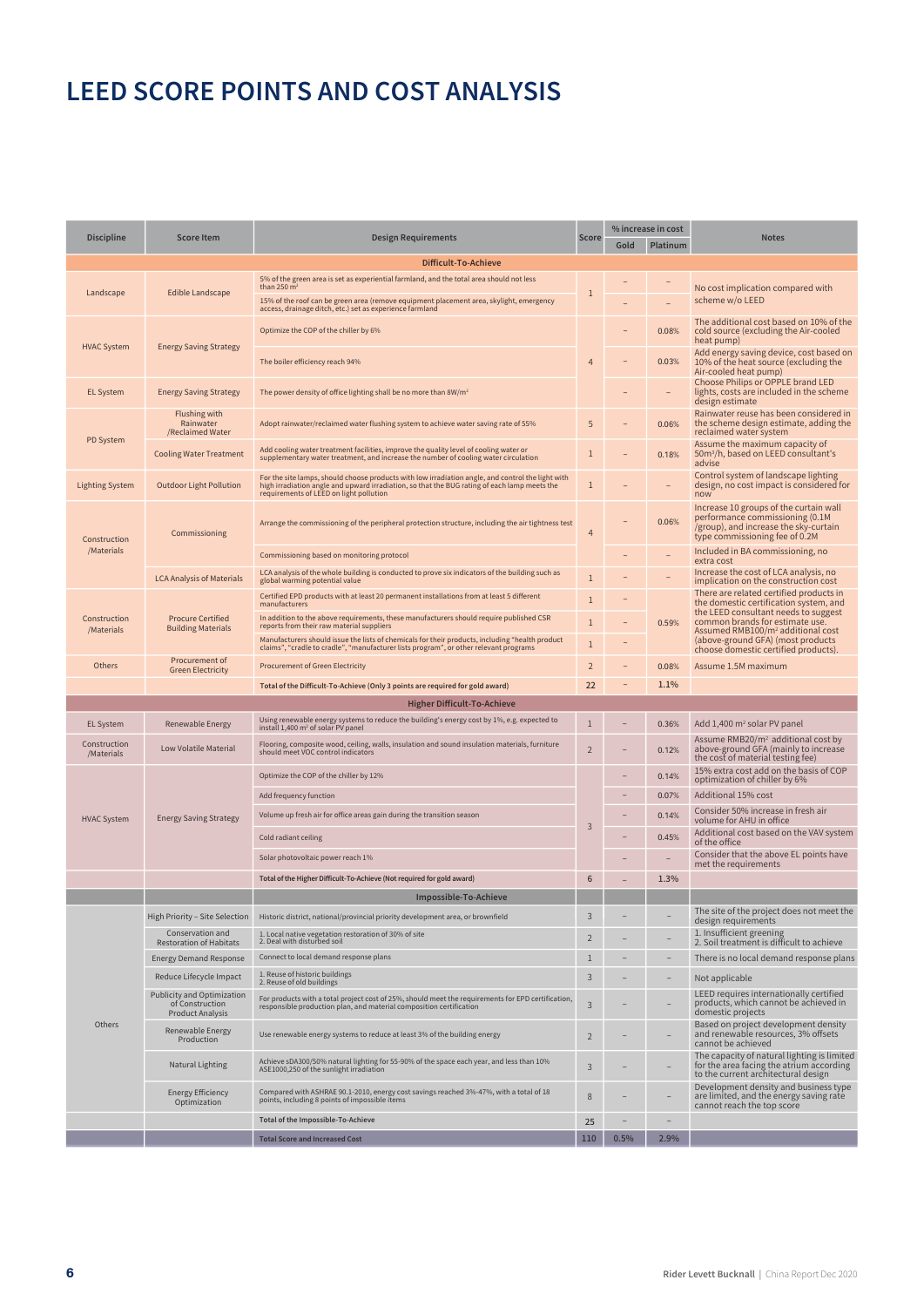In summary, the case specifically analyzes the cost increment corresponding to 85 points out of all points, and the preliminary conclusions are:

Reach 60 points to get a Gold Award: On the basis of fulfilling all mandatory items, scored items, easy-to-achieve, and moderate difficulty, 3 more points should be obtained from the difficult-to-achieve. To meet such requirements, the additional construction cost required based on the Green Construction Two-Star Program is about 0.5% of the total construction cost.

● Reach 80 points to get a Platinum Award: Considering a safety threshold of 2 ~ 3 points, a trade-off has to be made among the difficult-toachieve according to the characteristics of the project. To satisfy all necessary requirements, the additional construction cost required based on the Green Construction Two-Star Program is about 2.9% of the total construction cost.



<sup>(</sup>For illustration only)

Based on these conclusions, apparently the additional cost required to achieve the LEED Platinum Award is much higher than that of winning the LEED Gold Award. In comparison, the LEED Gold Award is more cost-effective. This phenomenon is also reflected in the market share. The projects that have won the gold award in the domestic market account for 60% of all LEED projects, while the corresponding share of projects achieving the LEED platinum award is only about 10%. The developers need to make judgement on whether it is necessary for the project to receive the LEED Platinum Award based on the project's leasing market research.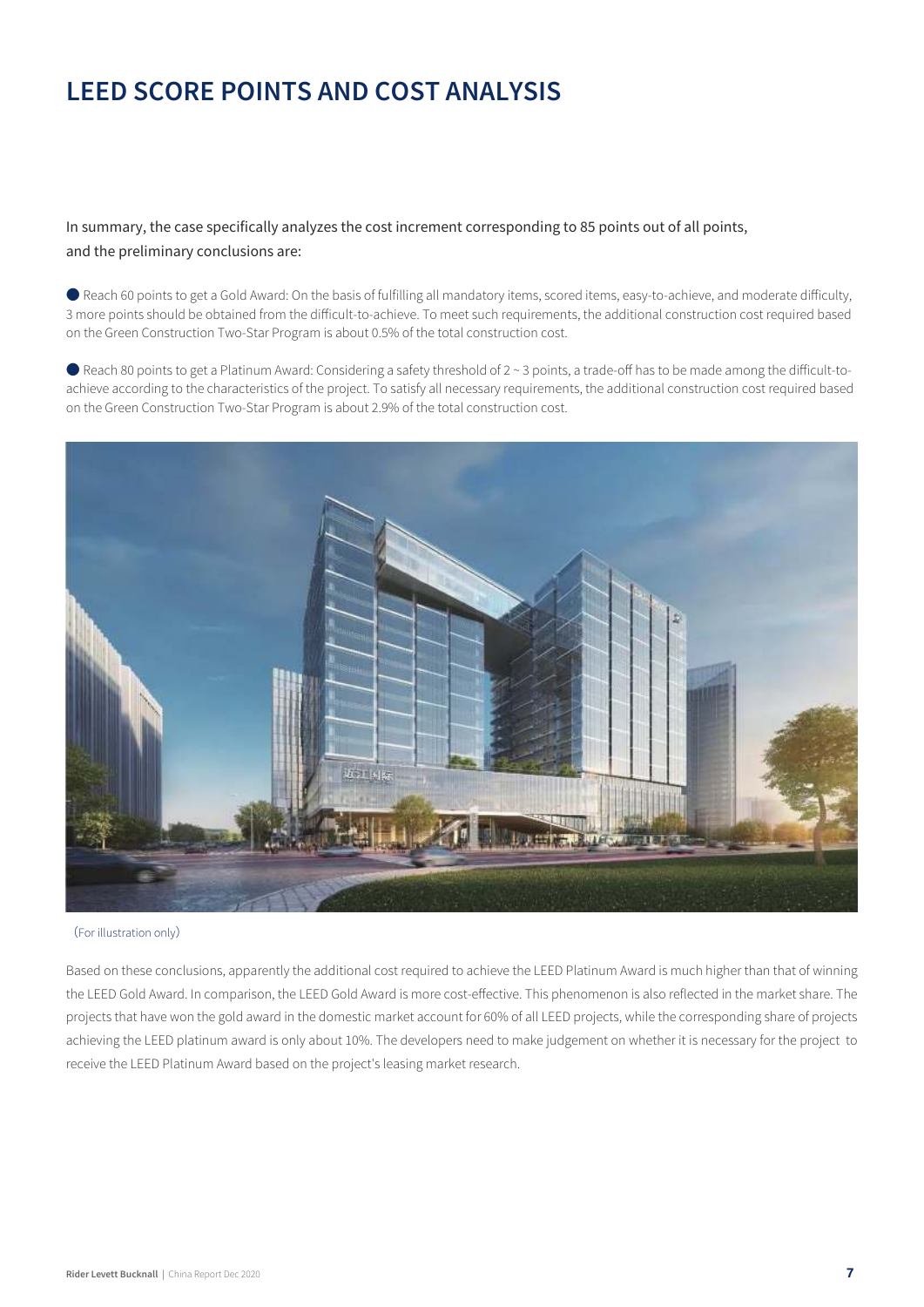### **SMART BUILDINGS**



In recent years, with the widespread use of high-tech intelligent control systems in the field of office buildings, building control, fire protection, and security have become increasingly intelligent and have become independent control subsystems. With the changes in the main body of economic development, there is a rise in the number of new developers in the construction industry, such as e-commerce. The participation of these emerging developers has greatly promoted the development of Internet cloud technology and intelligent control systems, bringing a new term-"smart building".

There are 5As regarding the concept of building intelligence: OA (Office Automation), BA (Building Automation), CA (Communication Automation), FA (Fire Automation), and SA (Security Automation). Smart buildings, the product of further development of building intelligence, is the result of integration of mobile communication devices, perception devices in buildings, Internet cloud data analysis, intelligent control systems and the main body of the building. With the full use of Internet cloud technology and intelligent control systems-taking a smart office building newly built by an e-commerce company in Guangzhou as an example—the cost/m<sup>2</sup> of the ELV system has approximately doubled.

The realization of smart buildings at this stage is mainly to increase the installation and use of sensing equipment to collect behavior data, traffic data, equipment operation data, etc. in the building, and to connect and control the collected data through standardized ports and network protocols, forming a fundamental data cloud platform for the building. The core of smart building is the "cloud data platform". This platform is not only a bridge linking customer needs and the technical basis of intelligent building (IB), but also a transportation hub connecting various systems within the building. In the past, various systems in office buildings were mostly closed systems. Each system was independent of each other and could not work with one another. Now that the foundation of IB technology connects all systems to the Internet, so the fundamental data collected by each system will be processed and analyzed through the cloud data platform, then the setting of different building systems will be adjusted to suit different customers' need. In this way, all systems are linked and controlled. At the same time, data can be shared between deferent regions to support big data analysis. Using the cloud data platform as a basis, application scenarios are developed and generaled as output to provide customers with energy-saving and time-saving high-quality building space experience. It also provides customers with an open, free, collaborative, and shared smart office experience.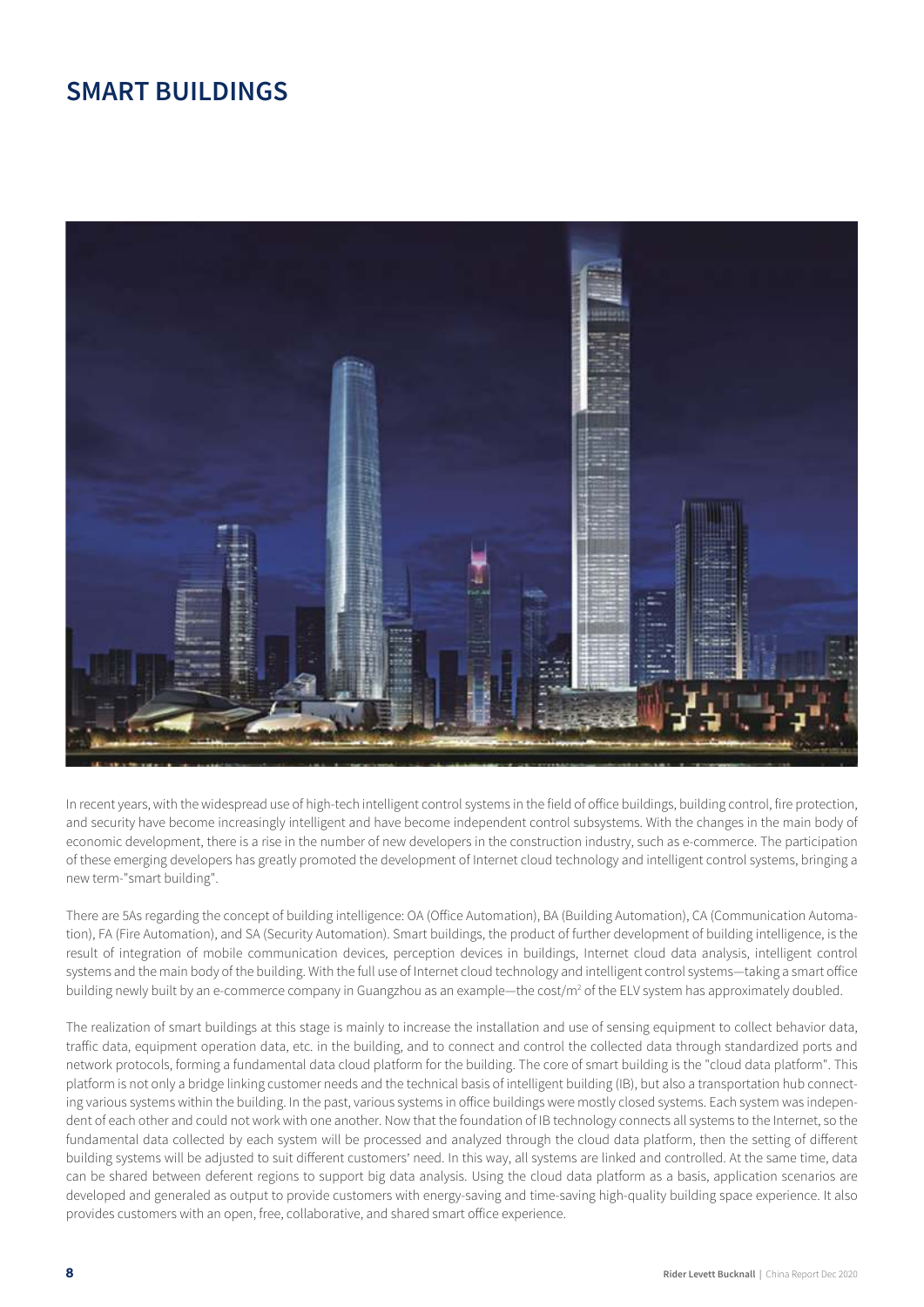### **SMART BUILDINGS**



For example, when a customer registers visitor information in a corresponding software, the parking lot system will reserve parking spaces according to the registered license plate number, and guide the customer to park through the vacant parking space guidance system. When the customer leaves, the parking fee will be automatically deducted from the authorized payment methods without requiring the driver to pull over. When the customer passes through the passage gate, the face recognition system will automatically open the gate according to the registration information, allow entry and arrange a elevator to pick him up to the corresponding floor. Customers may rent offices or meeting rooms at different time slots through QR codes in their mobile phones. The interconnected indoor lighting, air conditioning, and multimedia conference systems will be turned on and ready to be used immediately. When the indoor all-in-one sensor detects an increase in concentration of carbon dioxide, i.e., when the number of people in the room increases, it will automatically adjust the air-conditioning circulation system to increase the air volume, and turn on the air purifier and other equipment in parallel. If printing and other office services are required, the customer may register, collect and have their payment settled through QR codes in their mobile phones.



#### The future of smart buildings (excerpted from "Ali Smart Building White Paper"):

Environmental dimension-environmentally friendly, resource optimization, green and energy saving

**Economic dimension - covers the entire construction** and operation life cycle. Low operating costs, relatively high construction costs, high return on investment, low life cycle costs.

Social dimension - more comfortable HVAC and lighting experience, more efficient environment, healthier living environment, more user-friendly equipment, better security, higher space utilization and flexibility.

Technical dimension-sensor network and control system, new product materials, innovative design, integrated management, technology penetration.

Regarding smart buildings, Professor Zhang Ruiwu of Tsinghua University gives a relatively complete definition: smart building is a combination of intelligent computer technology, communication technology, control technology, multimedia technology and modern architectural art. It is also an optimized combination of users' information services and the building environment through the automatic monitoring and management system to suit the needs of modern buildings including the characteristics of safety, efficiency, comfort, convenience and flexibility.

With the continuous development of technology, smart buildings will provide a safer, more efficient and healthier environment for all. Smart buildings will become a major part in the process of building smart cities, and the integration of smart buildings and smart cities will surely become an inevitable trend in urban development.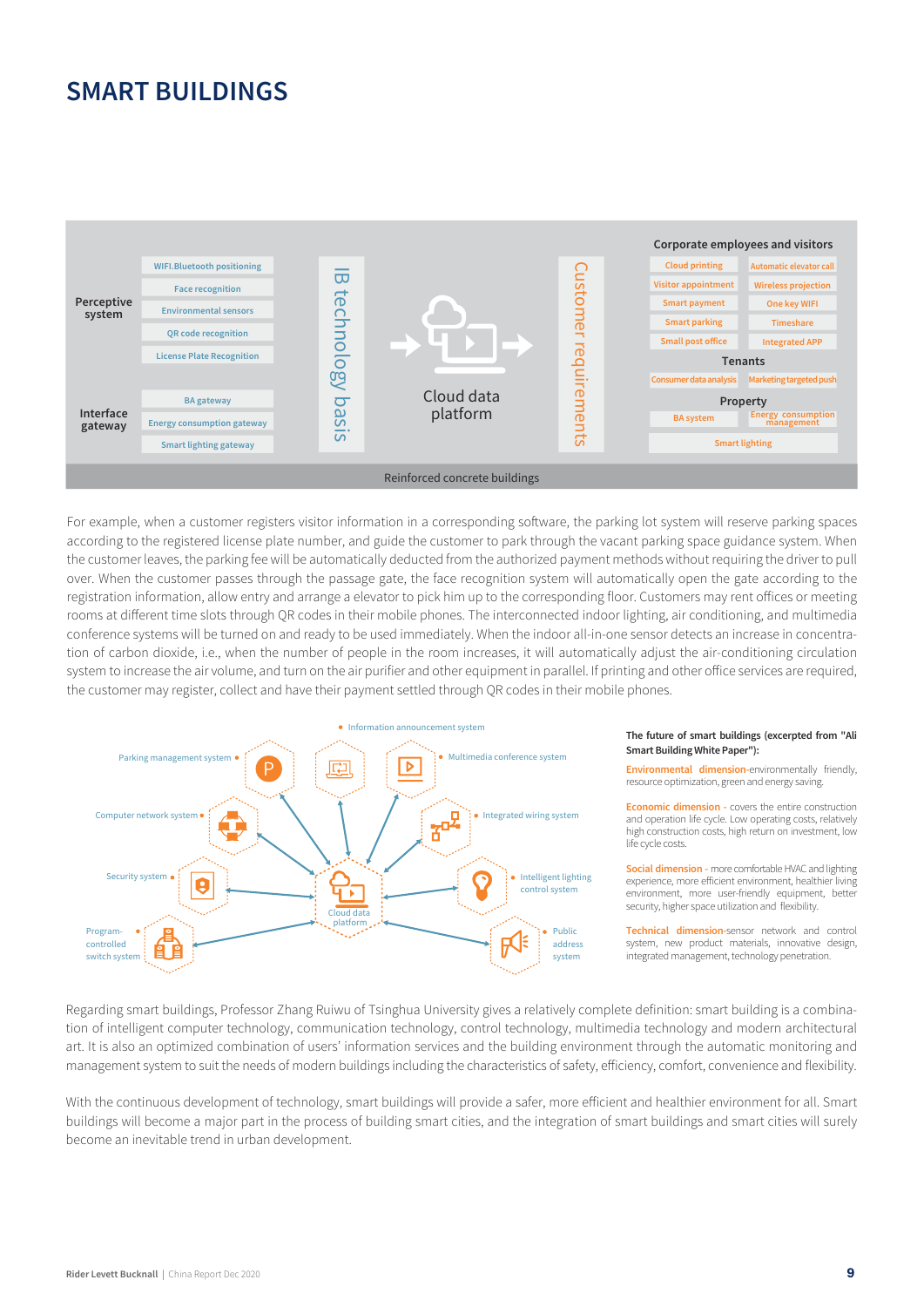# AVERAGE WHOLESALE PRICES OF SELECTED BUILDING MATERIALS IN SELECTED CITIES OF CHINA (RMB)

(3rd Quarter 2020 Prices)

|                 | <b>Building materials</b>                                                                    |                               | <b>Beijing</b> | Chengdu                                  | Chongqing                                                                         | Guangzhou                      | Hangzhou                                   | Nanjing                                             | Shanghai                                                          | Shenyang                                                                             | Shenzhen                                     | Tianjin                                | Wuhan                                                             | Xian                   |
|-----------------|----------------------------------------------------------------------------------------------|-------------------------------|----------------|------------------------------------------|-----------------------------------------------------------------------------------|--------------------------------|--------------------------------------------|-----------------------------------------------------|-------------------------------------------------------------------|--------------------------------------------------------------------------------------|----------------------------------------------|----------------------------------------|-------------------------------------------------------------------|------------------------|
|                 | Reinforcement bar<br>HPB235 (1st-class) 10mm                                                 | 4/t                           | 4,106          | 3,461<br>HPB300<br>8-10mm                | 3,953<br><b>HPB300</b>                                                            | 3,963<br><b>HPB300</b>         | 4,090<br><b>HPB300</b>                     | 4,514<br><b>HPB300</b>                              | 4,133<br><b>HPB300</b>                                            | 3,393<br><b>HPB300</b>                                                               | 4,418<br>HPB300 (1st class)<br>$6.5 - 10$ mm | 4,362<br><b>HPB300</b>                 | 4,009<br><b>HPB300</b>                                            | 3,973<br><b>HPB300</b> |
| $\overline{c}$  | Reinforcement bar<br>HRB400 (3rd class) 10mm                                                 | ¥/t                           | 4,080          | 3,511<br><b>HRB400</b><br>8-10mm         | 3,987                                                                             | 3,971                          | 4,108                                      | 4,317                                               | 4,130                                                             | 3,520                                                                                | 4,535                                        | 4,043                                  | 4,148                                                             | 3,930                  |
| 3               | Reinforcement bar<br>HRB400 (3rd class) 25mm                                                 | ¥/t                           | 3,690          | 3,471<br>HRB400E                         | 3,927                                                                             | 3,980                          | 3,996                                      | 4,235                                               | 3,970                                                             | 3,407                                                                                | 4,251                                        | 4,022                                  | 3,893                                                             | 3,930                  |
|                 | Reinforced concrete Grade C30<br>5-25mm aggregates P8<br>waterproofing (without pumping fee) | $\frac{1}{2}$ /m <sup>3</sup> | 508            | 520<br>$5 - 31.5$                        | 437<br>Average of main areas of 623<br>the city, electric pump                    |                                | 591                                        | 561                                                 | 638                                                               | 337                                                                                  | 656                                          | 533                                    | 504                                                               | 626                    |
| 5               | Timber Formwork<br>local commonly used materials                                             | $\frac{1}{2}$ /m <sup>3</sup> | 2,000          | 3,004<br>1830×915×15                     | 1,115<br>Average of main areas<br>of the city, logs                               | 1,348<br>pine broad            | 1,780<br>pine logs<br>$\Phi$ 14-16 x 600cm | 1,797                                               | 1,851                                                             | 1,883                                                                                | 2,522<br>1830x915x18<br>3rd Class blackboard | 2,037<br>logs                          | 2,203                                                             | 2,061<br>pine logs     |
| $6\phantom{1}$  | Portland cement<br>Grade 42.5(bulk)                                                          | ¥/t                           | 455            | 412                                      | 483<br>Average of main areas 502<br>of the city, bagged                           |                                | 518                                        | 477                                                 | 507                                                               | 330                                                                                  | 549                                          | 448                                    | 444                                                               | 503                    |
|                 | Sand<br>Rough/mixed                                                                          | 4/t                           | 102            | 129                                      | 258<br>Average of main areas of 184<br>the city, extra fine sand                  |                                | 130<br>Gross sand                          | 191                                                 | 170                                                               | 55                                                                                   | 131                                          | 90                                     | 252                                                               | 247                    |
| 8               | Hot rolled steel angles<br>45-50×3-6mm                                                       | ¥/t                           | 3,799          | 3,584<br>$Q$ 235<br>$L50\times50\times5$ | 4,157<br>02354-8mm                                                                | 3,968                          | 4,253<br>Q235B                             | 4,405<br>Equal-leg angle stee                       | 4,027<br>Equal-leg angle steel 3,403<br>$45 - 50 \times 3 - 5$ mm |                                                                                      | 4,610<br>Angle steel                         | 4,113                                  | 4,092<br>Equal-leg angle steel 4,247<br>$45 - 50 \times 3 - 5$ mm |                        |
| 9               | Galvanized steel sheet<br>1.0 <sub>mm</sub>                                                  | 4/t                           | 4,646          | 5,733<br>$0.5 - 1.2$ mm                  | 4,930                                                                             | 4,327                          | 4,818                                      | 5,229<br>Hot galvanized steel<br>sheet Q235B        | 4,600<br>Hot rolled steel<br>sheet Q235 δ≥1.0                     | 4,100<br>Continuously hot-dip<br>zinc-coated steel sheet<br>1.00~2.5 Z275(two-sided) | 5,191                                        | 4,888                                  | 4,877<br>Hot rolled steel<br>sheet Q235 δ≥1.0                     | 5,007                  |
| 10 <sup>°</sup> | Seamless steel pipe<br>108×3.5-4mm                                                           | ¥/t                           | 4,383          | 5,700                                    | 4,853<br>108 x 4.5mm                                                              | 4,935                          | 5,610<br>108x4mm                           | 5,040                                               | 5,589<br>108×3-4.5mm<br>#20                                       | 4,057<br>$68 - 159$                                                                  | 5,427<br>Seamless steel pipe                 | 4,730                                  | 4,488<br>$108 \times 4.5 - 5$ mm                                  | 4,707                  |
| 11              | Galvanized welded steel pipe<br>20mm 26.75x2.75mm                                            | 4/t                           | 5,631          | 5,396                                    | 5,530<br>Hot dip galvanized steel<br>pipe Q235 / Q195 DN15-20 transportation pipe | 5,620<br>Galvanized water, gas | 5,714<br>20*2.8mm                          | 5,718<br>Hot dip galvanized<br>steel pipe DN15~DN32 | 5,110<br>$\Phi$ 20 mm                                             | 3,747<br><b>DN25~DN32</b>                                                            | 5,920<br>Hot-galvanized steel pipe           | 5,553                                  | 5,634<br>$20\times2.75$ mm                                        | 4,993                  |
| 12              | Hot-rolled steel channel<br>Grade a steel #16-18mm                                           | 4/t                           | 3,777          | 3,673<br>Q235 #18mm                      | 4,193<br>Q235 16-22#                                                              | 4,003                          | 4,222<br>Q235B                             | 4,263<br><b>Steel channel</b>                       | 3,873<br>Q235 16#                                                 | 3,463<br>$5 - 30#$                                                                   | 4,537<br><b>Steel channel</b>                | 3,914                                  | 4,157                                                             | 4,233                  |
|                 | 13 Float glass<br>5 <sub>mm</sub>                                                            | $\frac{1}{2}$ /m <sup>2</sup> | 23             | 24<br>White float glass                  | 27<br>White float glass                                                           | 33                             | 37                                         | 39                                                  | 27                                                                | 29                                                                                   | 33                                           | 30                                     | 33                                                                | 39                     |
| 14              | Aluminium<br>A00 aluminum ingot                                                              | 4/t                           |                |                                          |                                                                                   |                                |                                            | 14,600                                              |                                                                   |                                                                                      |                                              |                                        |                                                                   |                        |
| 15              | Copper<br>1# electrolytic copper                                                             | 4/t                           |                |                                          |                                                                                   |                                |                                            | 51,553                                              |                                                                   |                                                                                      |                                              |                                        |                                                                   |                        |
| 16              | Steel fire-rated door<br>(Grade II)                                                          | $\frac{1}{2}$ /m <sup>2</sup> | $412($ #)      | 550(#)                                   | 520                                                                               | 368<br>Single-leaf             | 520                                        | 615<br>Single-leaf                                  | 789                                                               | 583                                                                                  | $600(\#)$                                    | $590(\#)$                              | 595(#)                                                            | 637                    |
|                 | 17 Timber fire-rated door<br>(Grade II)                                                      | $\frac{1}{2}$ /m <sup>2</sup> | 410(#)         | 380(#)                                   | 320                                                                               | 430<br>Single-leaf             | 430                                        |                                                     | 490                                                               | $481(\#)$                                                                            | $680(\#)$                                    | 470(#)                                 | $504(\#)$                                                         | 485                    |
|                 | 18 PHC piles<br>$\Phi$ 400A                                                                  | $\frac{1}{2}$ /m              |                | $165(\#)$                                |                                                                                   | 139<br>Thickness 95mm          | 151<br>Thickness 95mm                      | 204                                                 | 167<br><b>Φ400AB</b><br>Thickness 95mm                            | 95(#)                                                                                | 142<br>Thickness 95mm                        | 128<br><b>Φ400AB</b><br>Thickness 95mm | 195(#)                                                            | 252                    |
| 19 <sup>°</sup> | APP Modified Bitumen Water -<br>proofing membrane<br>3 mm PY                                 | $\frac{1}{2}$ /m <sup>2</sup> | 32             | 38(#)                                    | 24<br>APP- I -PY-PE-3mm                                                           | 27                             | 36<br>4mm                                  | 35                                                  | 27<br>APP-I-PY-PE                                                 | 26(#)                                                                                | 34(#)<br>SBS 3mm                             | 34(#)                                  | 27                                                                | 31                     |
| 20              | JS Cementitious Waterproofing<br>Coatings<br>Type I two-component                            | ¥/kg                          | 10             | 18(#)                                    | 15<br>JS-I latex                                                                  | 12                             | $\,8\,$                                    | 9                                                   | 11<br>$JS-I$                                                      | 10(f)                                                                                | 12                                           | 13                                     | 18(#)                                                             | 19                     |
| 21              | Interior wall Latex paint<br>Type II                                                         | ¥/kg                          | 17             | 15(f)                                    | 9<br>paint                                                                        | 11                             | 17<br>latex paint                          | 13                                                  | 16(#)                                                             | 11                                                                                   | $11(\#)$                                     | 12                                     | 10 <sup>°</sup>                                                   | 16(#)                  |
|                 | <b>Advanced Acrylic Exterior</b><br>22 Wall Latex paint<br>Type II                           | $4 / kg$ 25                   |                | 23(#)                                    | 28<br>import emulsion paint 27<br>(luminant)                                      |                                | 21<br>elastic emulsion paint               | 16                                                  | 24(#)                                                             | 12                                                                                   | 25(#)                                        | 25                                     | 33(#)                                                             | 24(#)                  |

#### Notes:

1. The above prices (except items 14, 15 and those marked with "#") are based on guiding price from websites; periodicals published by local construction cost management office; or market prices published by "China construction material online";

2. Items 14 & 15 in the above table are based on final price by end of month published by Shanghai Futures Exchange (www.shfe.com.cn), as a general reference price for all areas;

3. "#" means its price is based on the market prices;

4. "-" means local price is not available;

5. The price selection guideline is based on actual current market prices.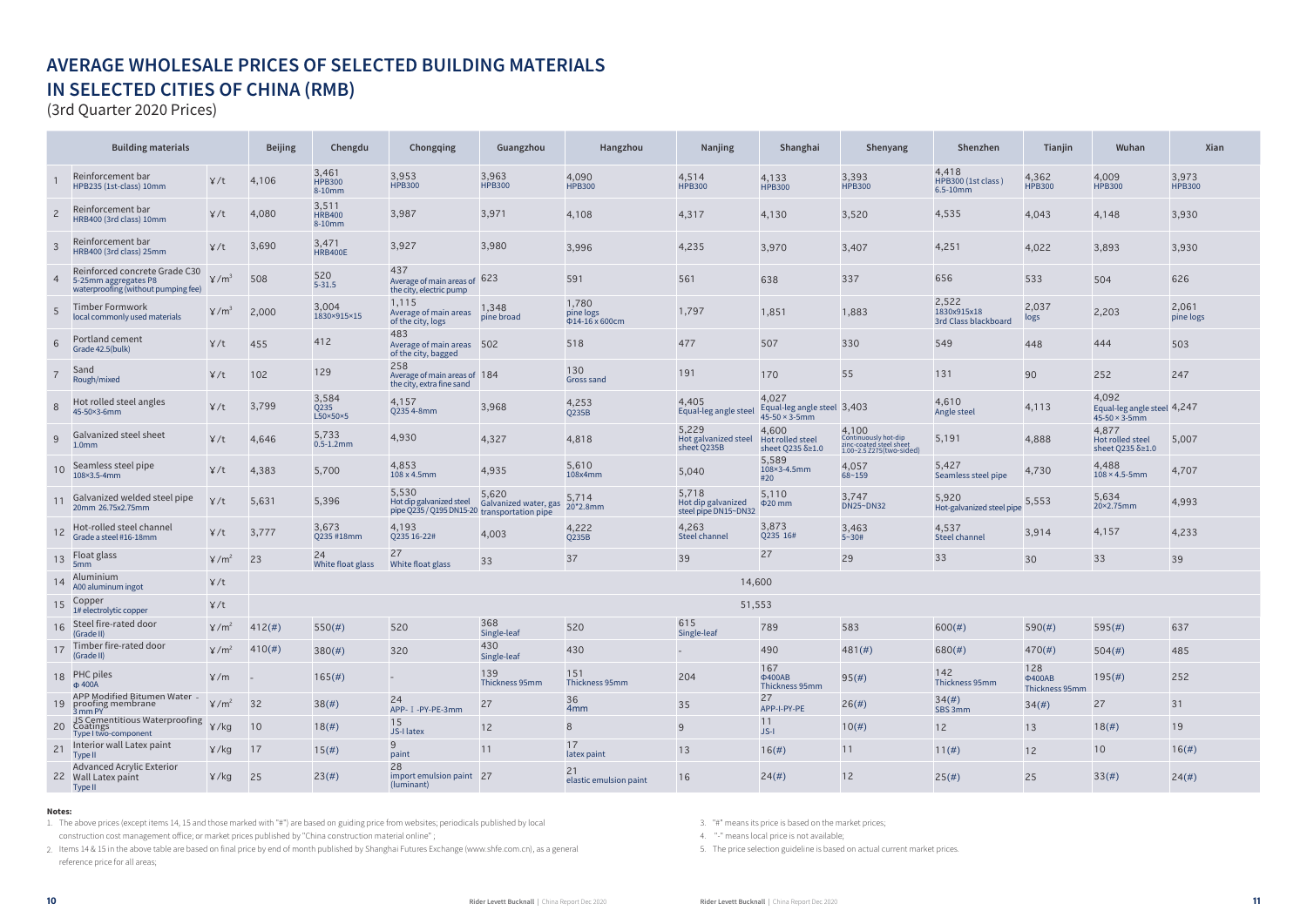# **AVERAGE DAILY WAGES OF WORKERS FOR CONSTRUCTION INDUSTRY IN SELECTED CITIES OF CHINA (RMB)**

(3rd Quarter 2020 Prices)

|                | <b>Selected Trades</b><br>(according to the<br>general public standards) |     | Beijing Chengdu | Chongqing | Guangzhou Hangzhou |               | Nanjing                                  |     | Shanghai Shenyang | Shenzhen                                     | Tianjin | Wuhan                          | Xian |
|----------------|--------------------------------------------------------------------------|-----|-----------------|-----------|--------------------|---------------|------------------------------------------|-----|-------------------|----------------------------------------------|---------|--------------------------------|------|
| 1              | Joiner<br>(construction)                                                 | 316 | 304             | 274       | 300                | 270           | 330                                      | 320 | 275               | 384<br>Decoration<br>Joiner                  | 320     | 257                            | 315  |
| $\overline{c}$ | Painter                                                                  | 293 | 222             | 244       | 279                | 247           | 297                                      | 380 | 253               | 342                                          | 280     | 196                            | 253  |
| 3              | Formwork<br>erector                                                      | 328 | 304             | 289       | 296                | 273           | 330                                      | 350 | 268               | 380                                          | 330     | 245                            | 323  |
| $\overline{4}$ | Plasterer<br>(normal)                                                    | 302 | 263             | 235       | 283                | 238           | 296                                      | 380 | 263               | 345                                          | 300     | 197                            | 260  |
| 5              | <b>Bar Bender</b>                                                        | 298 | 295             | 273       | 290                | 259           | 313                                      | 340 | 239               | 363                                          | 330     | 226                            | 320  |
| 6              | <b>Bricklayer</b><br>(masonry)                                           | 302 | 270             | 235       | 279                | 277           | 300                                      | 350 | 261               | 357                                          | 320     | 219                            | 317  |
| $\overline{7}$ | <b>E&amp;M</b> worker                                                    | 270 | 187             | 233       | 287                | 237<br>worker | 298<br>Metalware Metalware 350<br>worker |     | 243               | 334<br>Average<br>plumber<br>$i$ electrician | 330     | 204<br>Metalware 250<br>worker |      |
| 8              | Concretor                                                                | 266 | 216             | 240       | 267                | 231           | 294                                      | 320 | 204               | 345                                          | 300     | 207                            | 245  |
| 9              | Waterproofer                                                             | 295 | 213             | 229       | 272                | 240           | 296                                      | 350 | 224               | 309                                          | 290     | 193                            | 290  |
| 10             | Plasterer<br>(Surface)                                                   | 373 | 246             | 260       | 294                | 250           | 312                                      | 390 | 270               | 374                                          | 390     | 210                            | 280  |
| 11             | Scaffolder                                                               | 318 | 289             | 279       | 296                | 280           | 310                                      | 390 | 277               | 377                                          | 350     | 240                            | 368  |
| 12             | Welder                                                                   | 301 | 233             | 239       | 294                | 279           | 307                                      | 380 | 246               | 348                                          | 370     | 235                            | 273  |
| 13             | Rigger                                                                   | 278 | 199             | 198       | 265                | 245           | 292                                      | 330 | 248               | 328                                          | 260     | 215                            | 230  |
| 14             | Glazier                                                                  | 302 | 187             | 219       | 274                | 236           | 288                                      | 350 | 248               | 335                                          | 400     | 186                            | 307  |
| $(1-14)$       | Average daily wage                                                       | 303 | 245             | 246       | 284                | 255           | 304                                      | 356 | 251               | 351                                          | 326     | 216                            | 288  |

### Notes:

1. Various types of daily wages are based on real-time construction market price. The data covers commercial, residential and industrial development projects; the wages are based on the weighted daily wages received from 2-4 contractors;

2. The above average daily wages include: basic wage, allowances, benefits, etc. i.e. all expense payable to workers;

3. Daily wage is based on 8 hours per day, excluding overtime allowance;

4. All trades are based on general labour.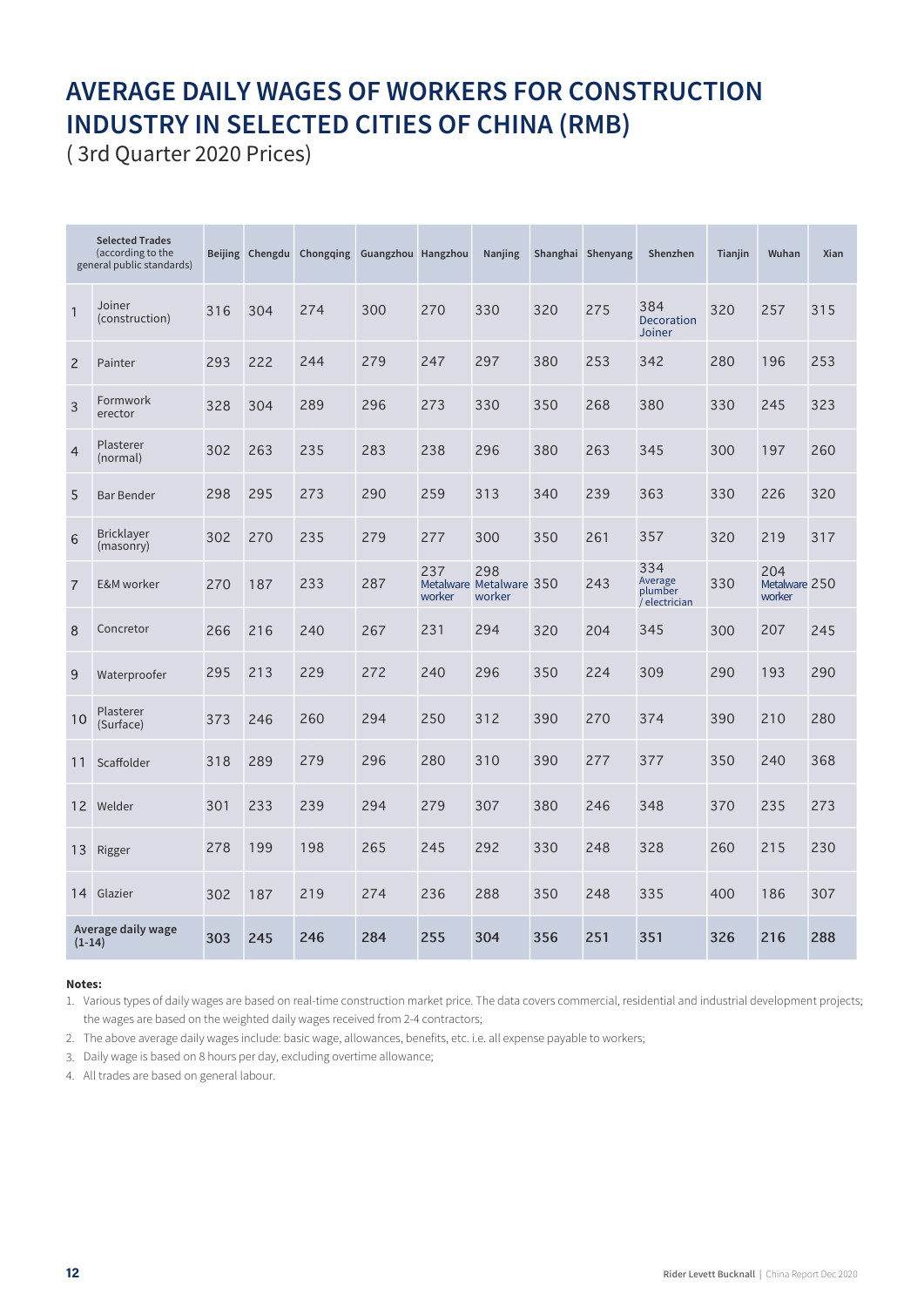

### Wholesale Prices of Selected Building Materials in Beijing

Month / Year

|                                                                                          |                                         | Wholesale Prices of Selected Building Materials in Beijing |         |     |     |     |             |      |         |     |     |     |     |     |     |     |     |      |     |     |                                                                                                                              |     |
|------------------------------------------------------------------------------------------|-----------------------------------------|------------------------------------------------------------|---------|-----|-----|-----|-------------|------|---------|-----|-----|-----|-----|-----|-----|-----|-----|------|-----|-----|------------------------------------------------------------------------------------------------------------------------------|-----|
| <b>Building Materials</b>                                                                |                                         |                                                            |         |     |     |     |             | 2019 |         |     |     |     |     |     |     |     |     | 2020 |     |     |                                                                                                                              |     |
|                                                                                          |                                         |                                                            | Feb     | Mar | Apr | May | Jun         | Jul  | Aug     | Sep | Oct | Nov | Dec | Jan | Feb | Mar | Apr | May  | Jun | Jul | Aug                                                                                                                          | Sep |
| Reinforcement bar<br>HPB235 (I) 10mm                                                     | 4/t                                     |                                                            |         |     |     |     |             |      |         |     |     |     |     |     |     |     |     |      |     |     | 4,099 4,358 4,544 4,535 4,465 4,535 4,535 4,473 4,385 4,137 4,226 4,261 4,261 4,058 4,062 4,062 4,062 4,106 4,150            |     |
| Reinforcement bar<br>HRB400 (III) 25mm                                                   |                                         |                                                            |         |     |     |     |             |      |         |     |     |     |     |     |     |     |     |      |     |     | ¥/t  3,647 3,655 3,938 3,956 3,894 3,956 3,805 3,752 3,708 3,690 3,841 3,770 3,770 3,770 3,611 3,619 3,752 3,690 3,699 3,681 |     |
| Portland cement Grade<br>$42.5$ (bag)                                                    | ¥/†                                     | $\cdots$ 500                                               |         | 500 | 513 | 513 | 513         | 513  | 513 513 |     | 513 | 513 | 513 | 513 | 496 | 496 | 478 | 478  | 478 | 478 | 443                                                                                                                          | 443 |
| Reinforced concrete<br>Grade C30 5-25 stone<br>P8 waterproofing<br>(without pumping fee) | $\frac{2}{\frac{1}{2}}$ /m <sup>3</sup> |                                                            | 476 476 |     | 476 | 476 | 476 476 476 |      |         | 476 | 476 | 476 | 476 | 505 | 510 | 510 | 515 | 515  | 515 | 515 | 505                                                                                                                          | 505 |
| Sand (rough/mixed)                                                                       | ¥/t                                     |                                                            | 102     | 102 | 102 | 102 | 102         | 102  | 102     | 102 | 102 | 102 | 102 | 102 | 102 | 102 | 102 | 102  | 102 | 102 | 102                                                                                                                          | 102 |

(Source: www.bjzj.net)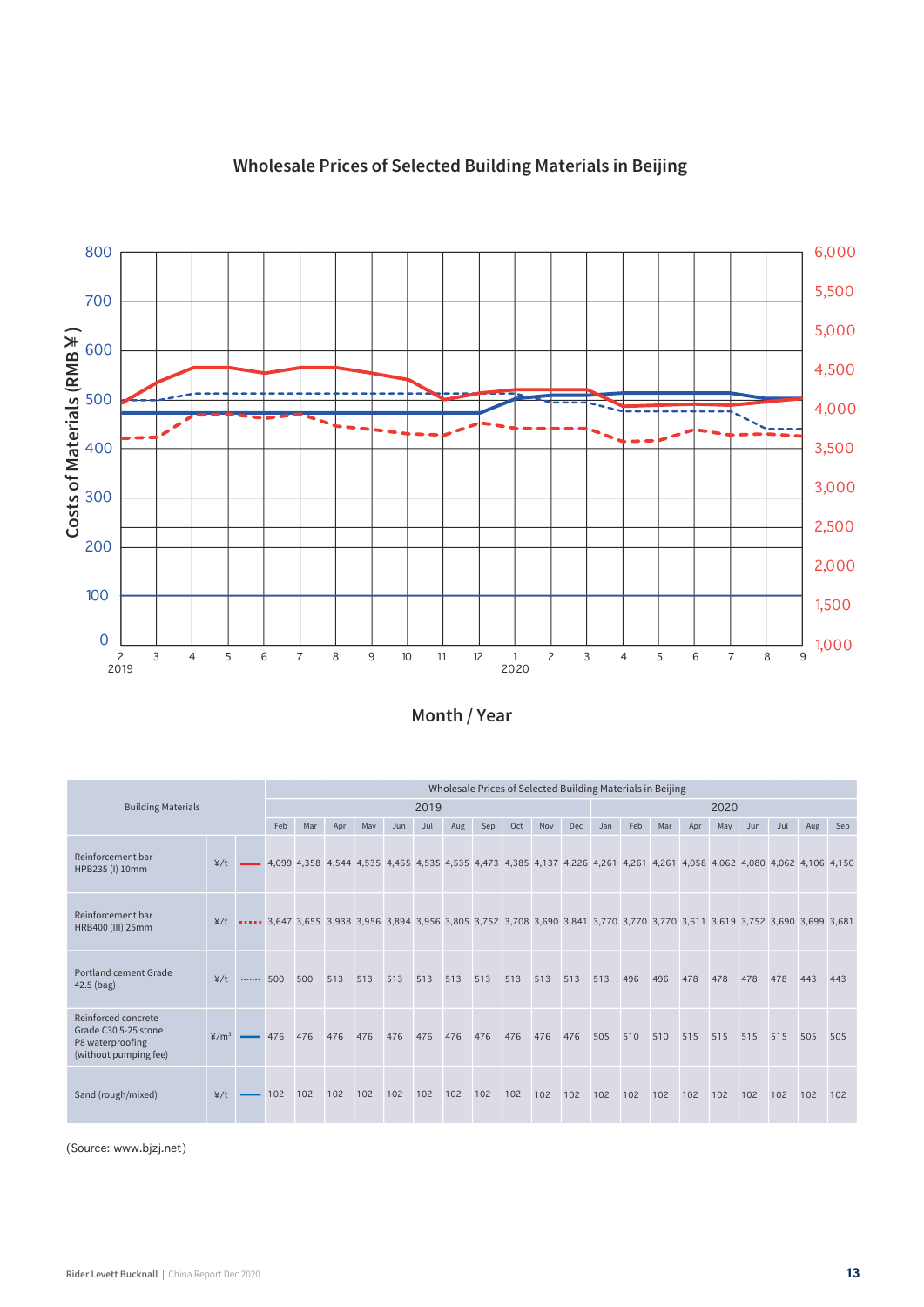

### Wholesale Prices of Selected Building Materials in Chengdu

Month / Year

|                                                                                          |                               | Wholesale Prices of Selected Building Materials in Chengdu |              |     |     |     |     |      |     |     |     |     |     |     |     |     |     |      |     |     |                                                                                                                              |     |
|------------------------------------------------------------------------------------------|-------------------------------|------------------------------------------------------------|--------------|-----|-----|-----|-----|------|-----|-----|-----|-----|-----|-----|-----|-----|-----|------|-----|-----|------------------------------------------------------------------------------------------------------------------------------|-----|
| <b>Building Materials</b>                                                                |                               |                                                            |              |     |     |     |     | 2019 |     |     |     |     |     |     |     |     |     | 2020 |     |     |                                                                                                                              |     |
|                                                                                          |                               |                                                            | Feb          | Mar | Apr | May | Jun | Jul  | Aug | Sep | Oct | Nov | Dec | Jan | Feb | Mar | Apr | May  | Jun | Jul | Aug                                                                                                                          | Sep |
| Reinforcement bar<br>HPB235 (I) 10mm                                                     | Y/t                           |                                                            |              |     |     |     |     |      |     |     |     |     |     |     |     |     |     |      |     |     | 4,126 4,128 3,876 3,918 3,797 3,836 3,706 3,637 3,640 3,590 3,655 3,556 3,529 3,408 3,386 3,402 3,447 3,393 3,471 3,520      |     |
| Reinforcement bar<br>HRB400 (III) 25mm                                                   |                               |                                                            |              |     |     |     |     |      |     |     |     |     |     |     |     |     |     |      |     |     | ¥/t  4,107 4,101 3,914 3,983 3,789 3,800 3,535 3,523 3,575 3,582 3,682 3,554 3,521 3,373 3,351 3,426 3,500 3,427 3,493 3,493 |     |
| Portland cement Grade<br>$42.5$ (bag)                                                    | ¥/†                           |                                                            | $\cdots$ 557 | 557 | 493 | 493 | 493 | 493  | 493 | 493 | 482 | 482 | 491 | 491 | 482 | 456 | 420 | 420  | 420 | 420 | 412                                                                                                                          | 404 |
| Reinforced concrete<br>Grade C30 5-25 stone<br>P8 waterproofing<br>(without pumping fee) | $\frac{2}{3}$ /m <sup>3</sup> |                                                            | 618          | 600 | 591 | 595 | 595 | 585  | 585 | 578 | 551 | 551 | 561 | 561 | 558 | 539 | 529 | 529  | 529 | 529 | 519                                                                                                                          | 512 |
| Sand (rough/mixed)                                                                       | 4/t                           |                                                            | 133          | 127 | 123 | 123 | 123 | 123  | 123 | 123 | 123 | 123 | 130 | 130 | 130 | 128 | 128 | 128  | 128 | 129 | 129                                                                                                                          | 129 |

(Source: www.sceci.net)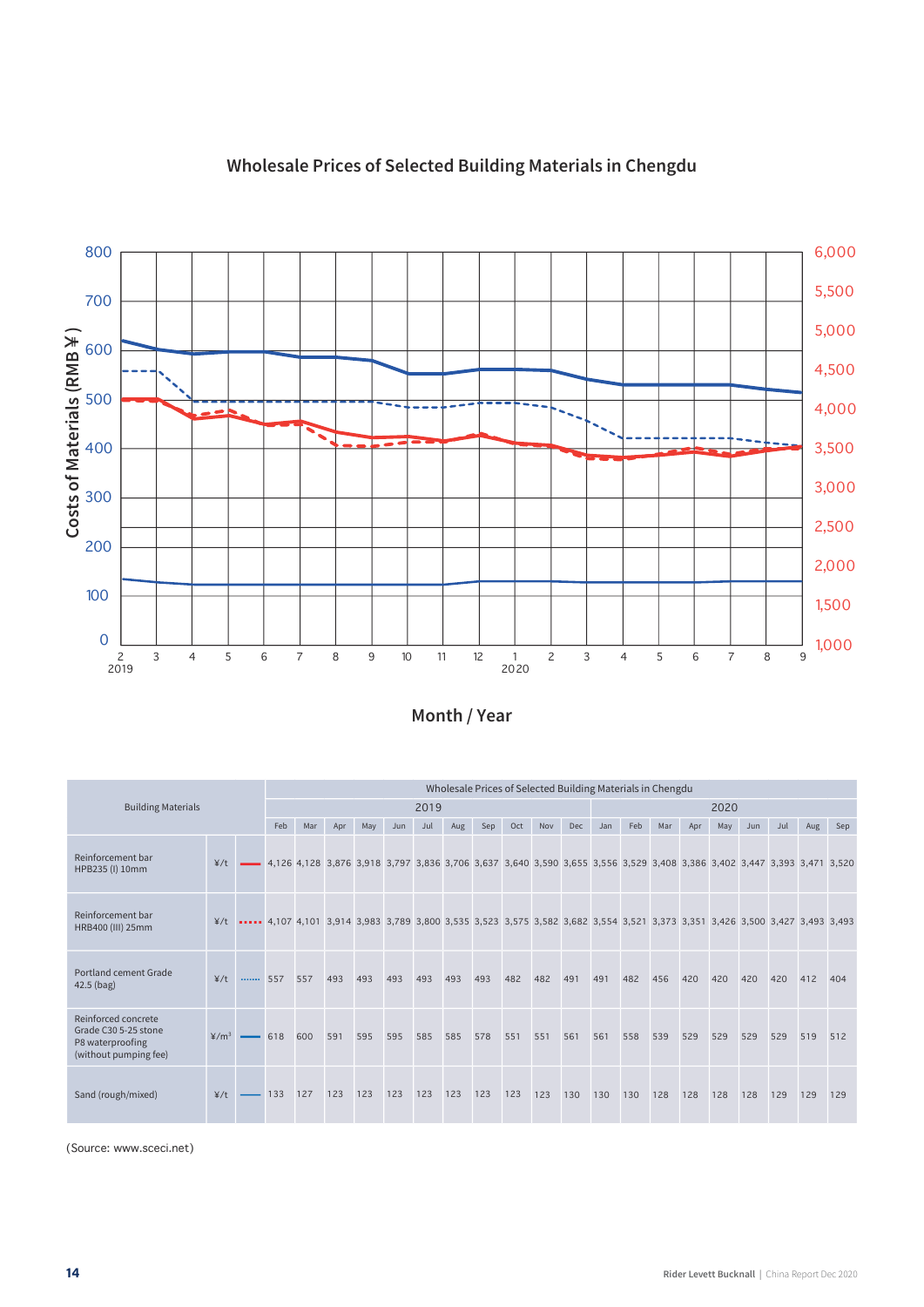

### Wholesale Prices of Selected Building Materials in Shanghai

Month / Year

|                                                                                          |                                 | Wholesale Prices of Selected Building Materials in Shanghai |     |     |     |     |     |      |     |     |     |     |                                                                                                                              |     |     |     |     |      |     |     |     |     |
|------------------------------------------------------------------------------------------|---------------------------------|-------------------------------------------------------------|-----|-----|-----|-----|-----|------|-----|-----|-----|-----|------------------------------------------------------------------------------------------------------------------------------|-----|-----|-----|-----|------|-----|-----|-----|-----|
| <b>Building Materials</b>                                                                |                                 |                                                             |     |     |     |     |     | 2019 |     |     |     |     |                                                                                                                              |     |     |     |     | 2020 |     |     |     |     |
|                                                                                          |                                 |                                                             | Feb | Mar | Apr | May | Jun | Jul  | Aug | Sep | Oct | Nov | Dec                                                                                                                          | Jan | Feb | Mar | Apr | May  | Jun | Jul | Aug | Sep |
| Reinforcement bar<br>HPB235 (I) 10mm                                                     | ¥/†                             |                                                             |     |     |     |     |     |      |     |     |     |     | 4,435 4,475 4,480 4,630 4,530 4,520 4,490 4,350 4,450 4,470 4,660 4,240 4,060 3,980 3,980 3,950 4,030 4,020 4,130 4,250      |     |     |     |     |      |     |     |     |     |
| Reinforcement bar<br>HRB400 (III) 25mm                                                   |                                 |                                                             |     |     |     |     |     |      |     |     |     |     | ¥/t  4,185 4,230 4,340 4,450 4,320 4,330 4,210 4,060 4,150 4,150 4,400 4,130 3,960 3,890 3,900 3,830 3,910 3,900 3,980 4,030 |     |     |     |     |      |     |     |     |     |
| Portland cement Grade<br>$42.5$ (bag)                                                    | ¥/†                             | $\cdots$ 590                                                |     | 520 | 580 | 580 | 580 | 540  | 540 | 570 | 570 | 590 | 650                                                                                                                          | 620 | 570 | 540 | 540 | 560  | 545 | 480 | 510 | 530 |
| Reinforced concrete<br>Grade C30 5-25 stone<br>P8 waterproofing<br>(without pumping fee) | $\frac{2}{\pi}$ /m <sup>3</sup> |                                                             | 616 | 591 | 623 | 628 | 628 | 616  | 616 | 631 | 641 | 671 | 701                                                                                                                          | 697 | 676 | 671 | 661 | 664  | 654 | 618 | 643 | 653 |
| Sand (rough/mixed)                                                                       | ¥/t                             |                                                             | 165 | 165 | 170 | 172 | 172 | 172  | 172 | 172 | 178 | 190 | 193                                                                                                                          | 193 | 190 | 190 | 185 | 185  | 182 | 162 | 174 | 173 |

(Source: https://ciac.zjw.sh.gov.cn/)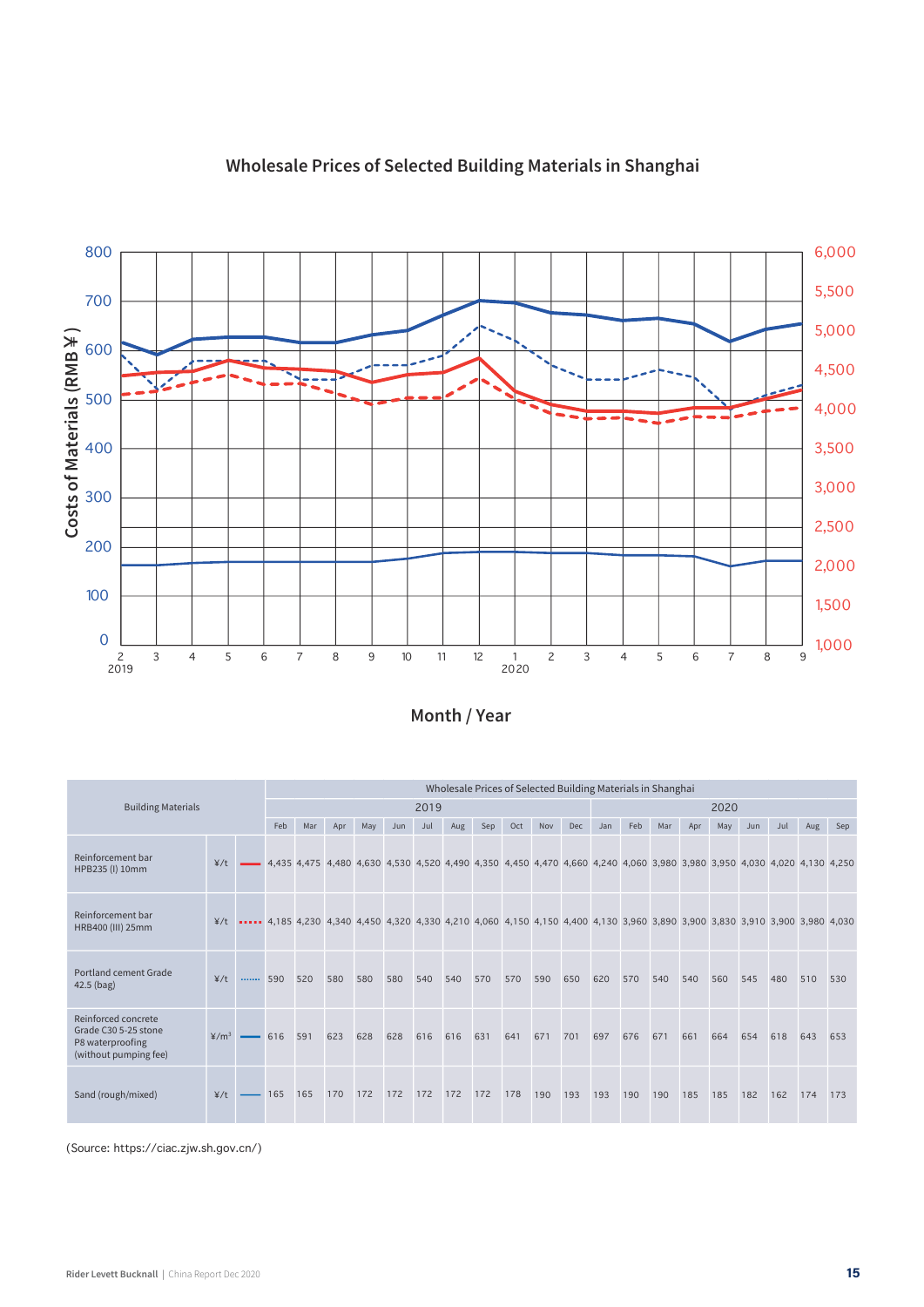

### Wholesale Prices of Selected Building Materials in Shenzhen

Month / Year

|                                                                                          |                                   | Wholesale Prices of Selected Building Materials in Shenzhen |              |     |     |     |     |      |     |     |     |     |     |     |     |     |     |      |     |     |                                                                                                                              |     |
|------------------------------------------------------------------------------------------|-----------------------------------|-------------------------------------------------------------|--------------|-----|-----|-----|-----|------|-----|-----|-----|-----|-----|-----|-----|-----|-----|------|-----|-----|------------------------------------------------------------------------------------------------------------------------------|-----|
| <b>Building Materials</b>                                                                |                                   |                                                             |              |     |     |     |     | 2019 |     |     |     |     |     |     |     |     |     | 2020 |     |     |                                                                                                                              |     |
|                                                                                          |                                   |                                                             | Feb          | Mar | Apr | May | Jun | Jul  | Aug | Sep | Oct | Nov | Dec | Jan | Feb | Mar | Apr | May  | Jun | Jul | Aug                                                                                                                          | Sep |
| Reinforcement bar<br>HPB235 (I) 10mm                                                     | 4/t                               |                                                             |              |     |     |     |     |      |     |     |     |     |     |     |     |     |     |      |     |     | 4,466 4,465 4,521 4,585 4,529 4,577 4,448 4,463 4,487 4,669 4,534 4,387 4,234 4,154 4,086 4,239 4,294 4,388 4,464 4,402      |     |
| Reinforcement bar<br>HRB400 (III) 25mm                                                   |                                   |                                                             |              |     |     |     |     |      |     |     |     |     |     |     |     |     |     |      |     |     | ¥/t  4,391 4,439 4,506 4,464 4,406 4,456 4,338 4,354 4,459 4,686 4,703 4,488 4,357 4,163 4,035 4,130 4,164 4,206 4,287 4,261 |     |
| Portland cement Grade<br>$42.5$ (bag)                                                    | ¥/†                               |                                                             | $\cdots$ 605 | 589 | 575 | 556 | 549 | 527  | 518 | 522 | 551 | 589 | 632 | 632 | 627 | 605 | 594 | 586  | 585 | 557 | 548                                                                                                                          | 542 |
| Reinforced concrete<br>Grade C30 5-25 stone<br>P8 waterproofing<br>(without pumping fee) | $\frac{2}{\pi}$ /m <sup>3</sup> – |                                                             | 729          | 718 | 691 | 660 | 669 | 662  | 662 | 663 | 674 | 724 | 737 | 716 | 716 | 681 | 657 | 654  | 648 | 642 | 663                                                                                                                          | 663 |
| Sand (rough/mixed)                                                                       | ¥/t                               |                                                             | 149          | 152 | 154 | 144 | 150 | 150  | 150 | 150 | 150 | 182 | 182 | 165 | 162 | 133 | 126 | 132  | 132 | 132 | 132                                                                                                                          | 128 |

(Source: www.szcost.cn)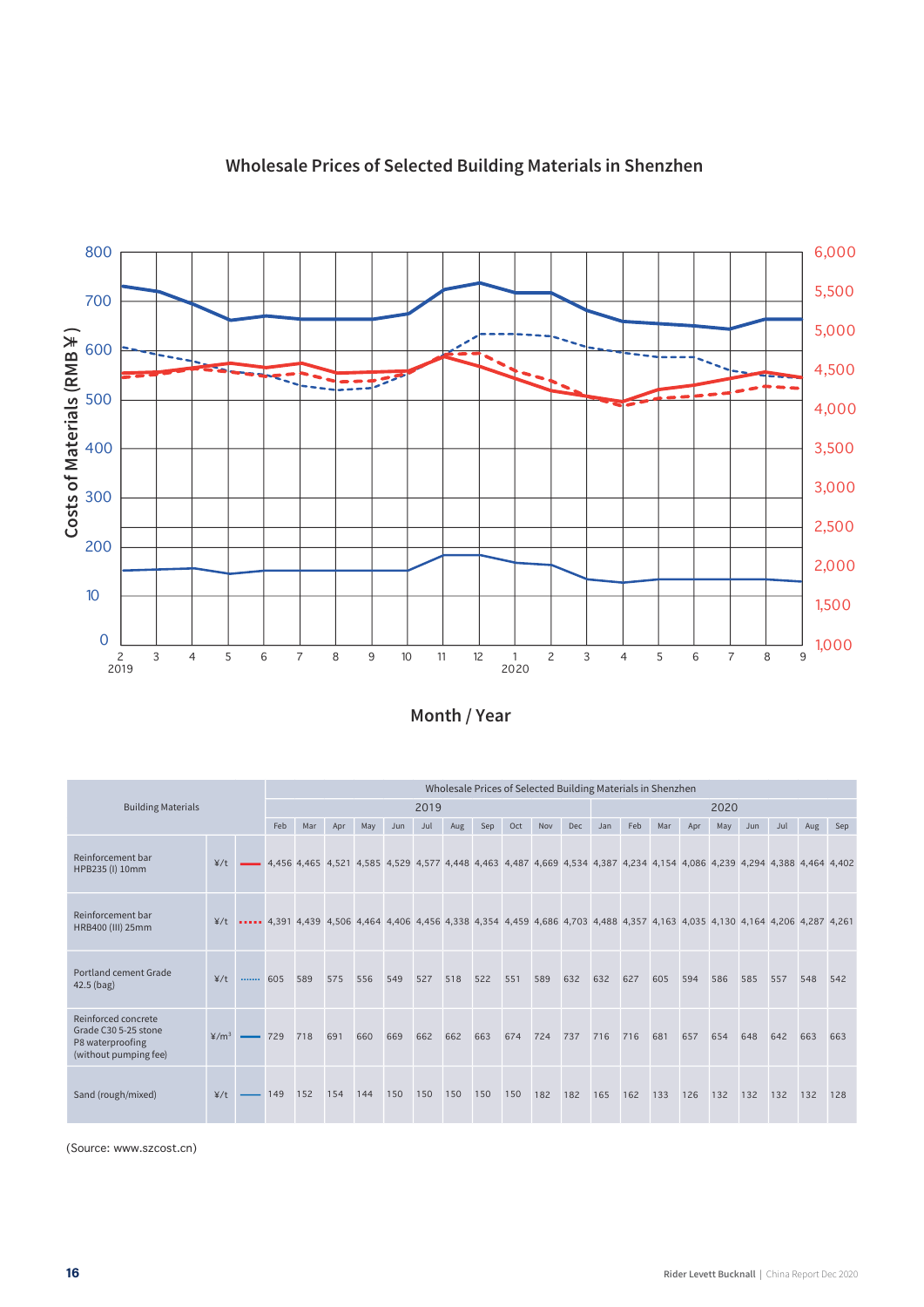# OFFICES IN HONG KONG, MACAU, MAINLAND CHINA AND KOREA

### **HONG KONG**

15<sup>th</sup> Floor Goldin Financial Global Centre, 17 Kai Cheung Road, Kowloon Bay, Hong Kong Telephone: 852 2823 1823 Facsimile: 852 2861 1283 E-mail: hongkong@hk.rlb.com

### **MACAU**

Alameda Dr. Carlos D' Assumpcão No. 398 Edificio CNAC 9º Andar I-J Macau SAR Telephone: 853 2875 3088 Facsimile: 853 2875 3308 E-mail: macau@mo.rlb.com

#### **BEIJING**

Room 1803-1809, 18<sup>th</sup> Floor East Ocean Centre 24A Jian Guo Men Wai Avenue Chaoyang District Beijing 100004 China Telephone: 86 10 6515 5818 Facsimile: 86 10 6515 5819 E-mail: beijing@cn.rlb.com

#### CHENGDU

Room 2901-2904, 29<sup>th</sup> Floor Square One 18 Dongyu Street Jinjiang District Chengdu 610016 Sichuan Province China Telephone: 86 28 8670 3382 Facsimile: 86 28 8613 6160 E-mail: chengdu@cn.rlb.com

#### **CHONGOING**

Room 1-3 & 17-18, 39/F, IFS Tower T1, No. 1 Qingyun Road, Jiangbei District, Chongqing 400024, China Telephone: 86 23 6380 6628 Facsimile: 86 23 6380 6618 E-mail: chongqing@cn.rlb.com

### **GUANGZHOU**

Room 1302-1308 Contral Tower 5 Xiancun Road Guangzhou 510623 Guangdong Province China Telephone: 86 20 8732 1801 Facsimile: 86 20 8732 1803 E-mail: guangzhou@cn.rlb.com

### **GUIYANG**

Room E, 12<sup>th</sup> Floor Fuzhong International Plaza 126 Xin Hua Road Guiyang 550002 Guizhou Province China Telephone: 86 851 553 3818 Facsimile: 86 851 553 3618 E-mail: guiyang@cn.rlb.com

### **HAIKOU**

Room 1708, 17<sup>th</sup> Floor Fortune Centre 38 Da Tong Road Haikou 570102 Hainan Province China Telephone: 86 898 6672 6638 Facsimile: 86 898 6672 1618 E-mail: haikou@cn.rlb.com

#### **HANGZHOU**

Room 1603, 16<sup>th</sup> Floor North Tower, Modern City Centre, No. 161 Shao Xin Road, Xia Cheng District Hangzhou 310014 Zhejiang Province China Telephone: 86 571 8539 3028 Facsimile: 86 571 8539 3708 E-mail: hangzhou@cn.rlb.com

### **NANJING**

Room 1201, South Tower Jinmao Plaza 201 Zhong Yang Road Nanjing 210009 Jiangsu Province China Telephone: 86 25 8678 0300 Facsimile: 86 25 8678 0500 E-mail: nanjing@cn.rlb.com

#### **NANNING**

Room 2203, Block B, Resources Building, No. 136 Minzu Road Nanning 530000 Guangxi Province China Telephone: 86 771 589 6101 E-mail: nanning@cn.rlb.com

#### **SHANGHAI**

 $22^{\text{td}}$  Floor Greantech tower 436 Hengfeng Road Jingan District, Shanghai 200070 China Telephone: 86 21 6330 1999 Facsimile: 86 21 6330 2012 E-mail: shanghai@cn.rlb.com

### **SHENYANG**

25<sup>th</sup> Floor Tower A, President Building No. 69 Heping North Avenue **Heping District** Shenyang 110003 Liaoning Province China Telephone: 86 24 2396 5516 Facsimile: 86 24 2396 5515 E-mail: shenyang@cn.rlb.com

### **SHENZHEN**

Room 4510-4513, Shun Hing Square Diwang Comm. Centre 5002 Shennan Road East Shenzhen 518001 Guangdong Province China Telephone: 86 755 8246 0959 Facsimile: 86 755 8246 0638 E-mail: shenzhen@cn.rlb.com

### **TIANJIN**

Room 502, 5<sup>th</sup> Floor Tianjin International Building 75 Nanjing Road **Heping District** Tianjin 300050 China Telephone: 86 22 2339 6632 Facsimile: 86 22 2339 6639 E-mail: tianjin@cn.rlb.com

### **WUHAN**

Room 2301 New World International Trade Centre No. 568 Jianshe Avenue Wuhan 430022 Hubei Province China Telephone: 86 27 6885 0986 Facsimile: 86 27 6885 0987 E-mail: wuhan@cn.rlb.com

#### **WUXI**

Room 1410-1412, 14<sup>th</sup> Floor Juna Plaza, 6 Yonghe Road Nangchang District Wuxi 214000 Jiangsu Province China Telephone: 86 510 8274 0266 Facsimile: 86 510 8274 0603 E-mail: wuxi@cn.rlb.com

#### **XIAN**

Room 1506, 15<sup>th</sup> Floor, Tower F Chang'an Metropolis Center 88 Nanguan Zheng Street, Beilin District, Xian 710068, Shanxi Province China Telephone: 86 29 8833 7433 Facsimile: 86 29 8833 7438 E-mail: xian@cn.rlb.com

#### **7HUHAI**

Room 1401-1402, 14<sup>th</sup> Floor Taifook International Finance Building No. 1199 Jiu Zhuo Road East, lida Zhuhai 519015 Guangdong Province China Telephone: 86 756 388 9010 Facsimile: 86 756 388 9169 E-mail: zhuhai@cn.rlb.com

#### **SFOUL**

Yeoksam-dong, Yeji Building 3rd Floor, 513, Non hyeon-Ro Gangnam-Gu Seoul 135-880 Korea Telephone: 82 2 582 2834 Facsimile: 82 2 563 5752 E-mail: seoul@kr.rlb.com